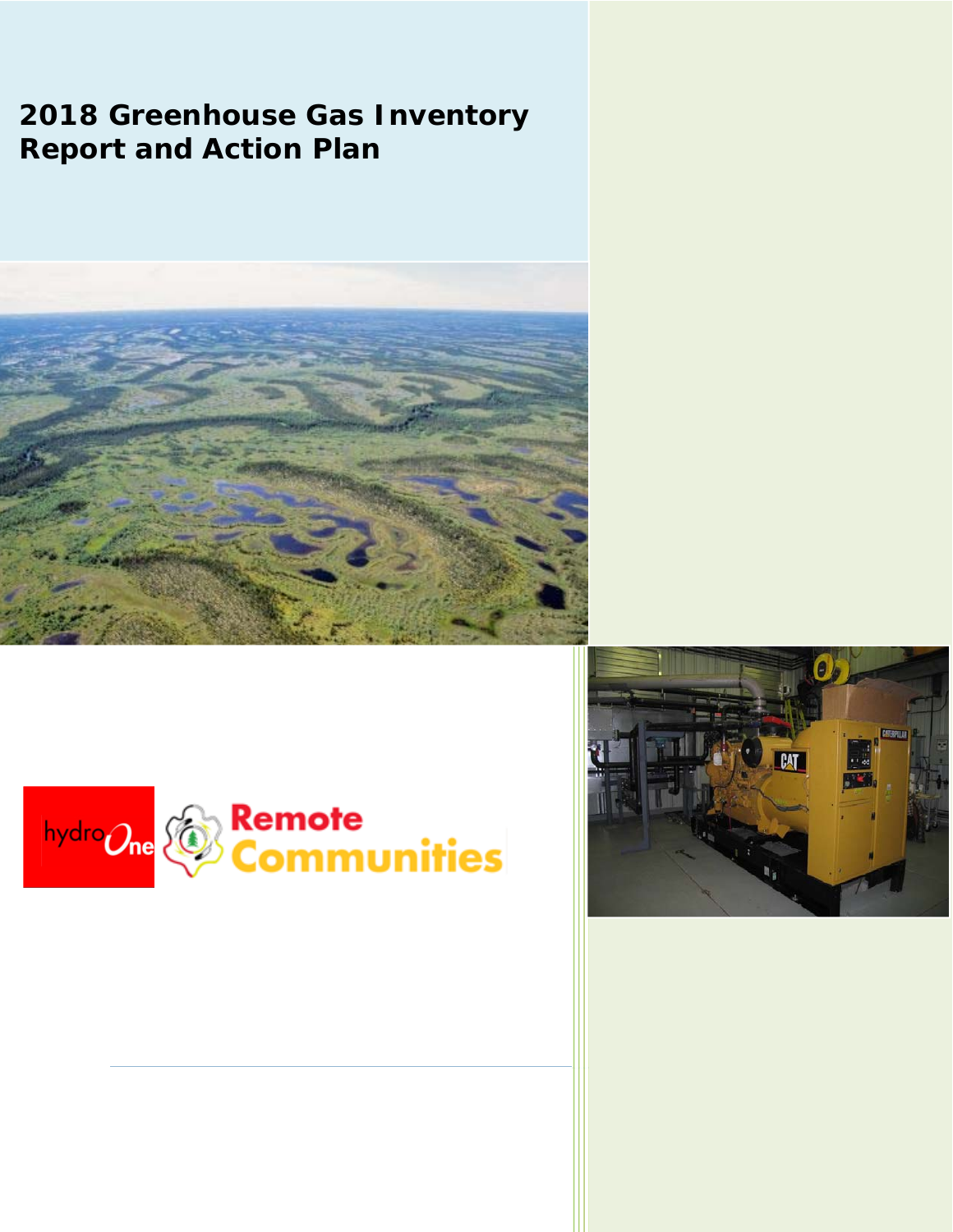

## **EXECUTIVE SUMMARY**

Hydro One Remote Communities Inc. (Remotes) released 72,221 tonnes of carbon dioxide equivalent (tCO<sub>2</sub>e) from January 1, 2018 to December 31, 2018 (i.e., reporting period). Direct GHG emissions accounted for 72.77% of reported emissions. Energy indirect emissions accounted for 0.01% of the reported emissions. Other indirect GHG emissions accounted for the remaining 27.23% of the reported emissions.

Remotes released 52,554 tCO<sub>2</sub>e of direct GHG emissions for the 2018 reporting year of which 52,372 tCO<sub>2</sub>e was associated with diesel electricity generation. Since the base year, Remotes increased its direct emissions for diesel electricity generation by 115.30% due to a 179.22% increase in electricity demand. However, Remotes reduced its gross emission intensity by 23.16% in 2018 compared to 1990 as a result of directed actions to reduce GHG emissions.

Remotes achieved a net emission intensity of 0.000747 tCO<sub>2</sub>e / kWh in 2018. Renewable Energy Technology (RET) generation and the renewable energy innovation diesel emission reduction (REINDEER) program saved 469,742 L of diesel fuel thereby preventing 1,319 tCO2e in 2018.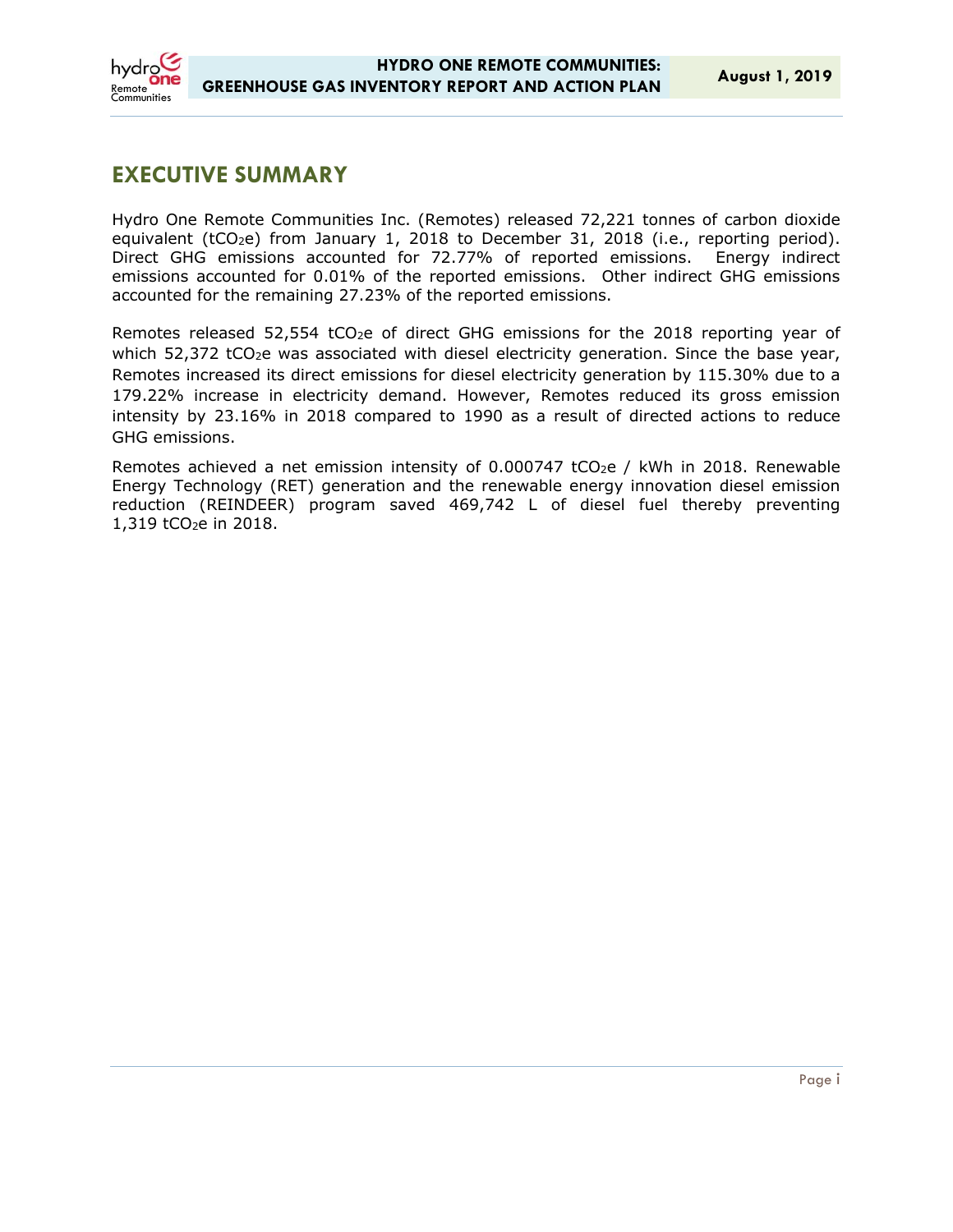

## **Table of Contents**

| 1                       |     |                |  |  |  |
|-------------------------|-----|----------------|--|--|--|
| $\overline{\mathbf{2}}$ |     |                |  |  |  |
|                         | 2.1 |                |  |  |  |
|                         | 2.2 |                |  |  |  |
| 3                       |     |                |  |  |  |
|                         | 3.1 |                |  |  |  |
|                         | 3.2 |                |  |  |  |
|                         |     | 3.2.1          |  |  |  |
|                         |     |                |  |  |  |
|                         |     | 3.2.2<br>3.2.3 |  |  |  |
|                         | 3.3 |                |  |  |  |
|                         |     |                |  |  |  |
| 4                       |     |                |  |  |  |
|                         | 4.1 |                |  |  |  |
|                         |     | 4.1.1          |  |  |  |
|                         |     | 4.1.2          |  |  |  |
|                         | 4.2 |                |  |  |  |
|                         |     | 4.2.1          |  |  |  |
|                         |     | 4.2.2          |  |  |  |
|                         | 4.3 |                |  |  |  |
|                         |     | 4.3.1          |  |  |  |
|                         |     | 4.3.2          |  |  |  |
| 4.4                     |     |                |  |  |  |
|                         |     | 4.4.1          |  |  |  |
|                         |     | 4.4.2          |  |  |  |
|                         | 4.5 |                |  |  |  |
|                         |     | 4.5.1          |  |  |  |
|                         |     | 4.5.2          |  |  |  |
|                         | 4.6 |                |  |  |  |
|                         |     | 4.6.1          |  |  |  |
|                         |     | 4.6.2          |  |  |  |
|                         | 4.7 |                |  |  |  |
|                         |     | 4.7.1          |  |  |  |
|                         |     | 4.7.2          |  |  |  |
|                         | 4.8 |                |  |  |  |
|                         |     | 4.8.1          |  |  |  |
|                         |     | 4.8.2          |  |  |  |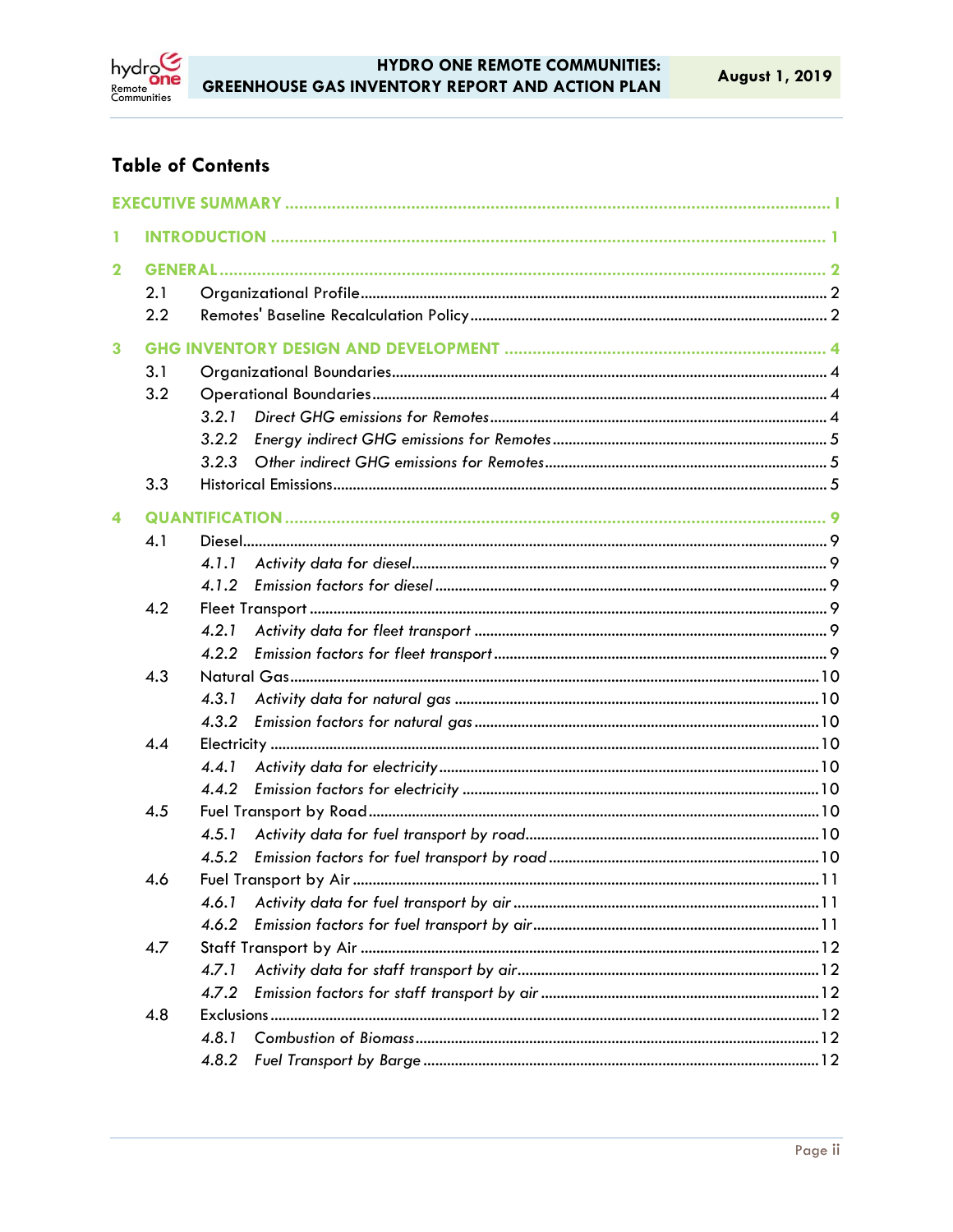

| 5 |     |                                                                            |  |
|---|-----|----------------------------------------------------------------------------|--|
|   | 5.1 |                                                                            |  |
|   | 5.2 |                                                                            |  |
|   | 5.3 |                                                                            |  |
|   |     | 5.3.1                                                                      |  |
|   |     |                                                                            |  |
|   |     | 5.3.4 Renewable Energy Innovation Diesel Emission Reduction (REINDEER)  17 |  |
|   | 5.4 |                                                                            |  |
| 6 |     |                                                                            |  |
|   | 6.1 |                                                                            |  |
|   | 6.2 |                                                                            |  |
|   | 6.3 |                                                                            |  |
|   |     |                                                                            |  |
|   |     |                                                                            |  |
|   |     |                                                                            |  |
|   |     |                                                                            |  |
|   |     |                                                                            |  |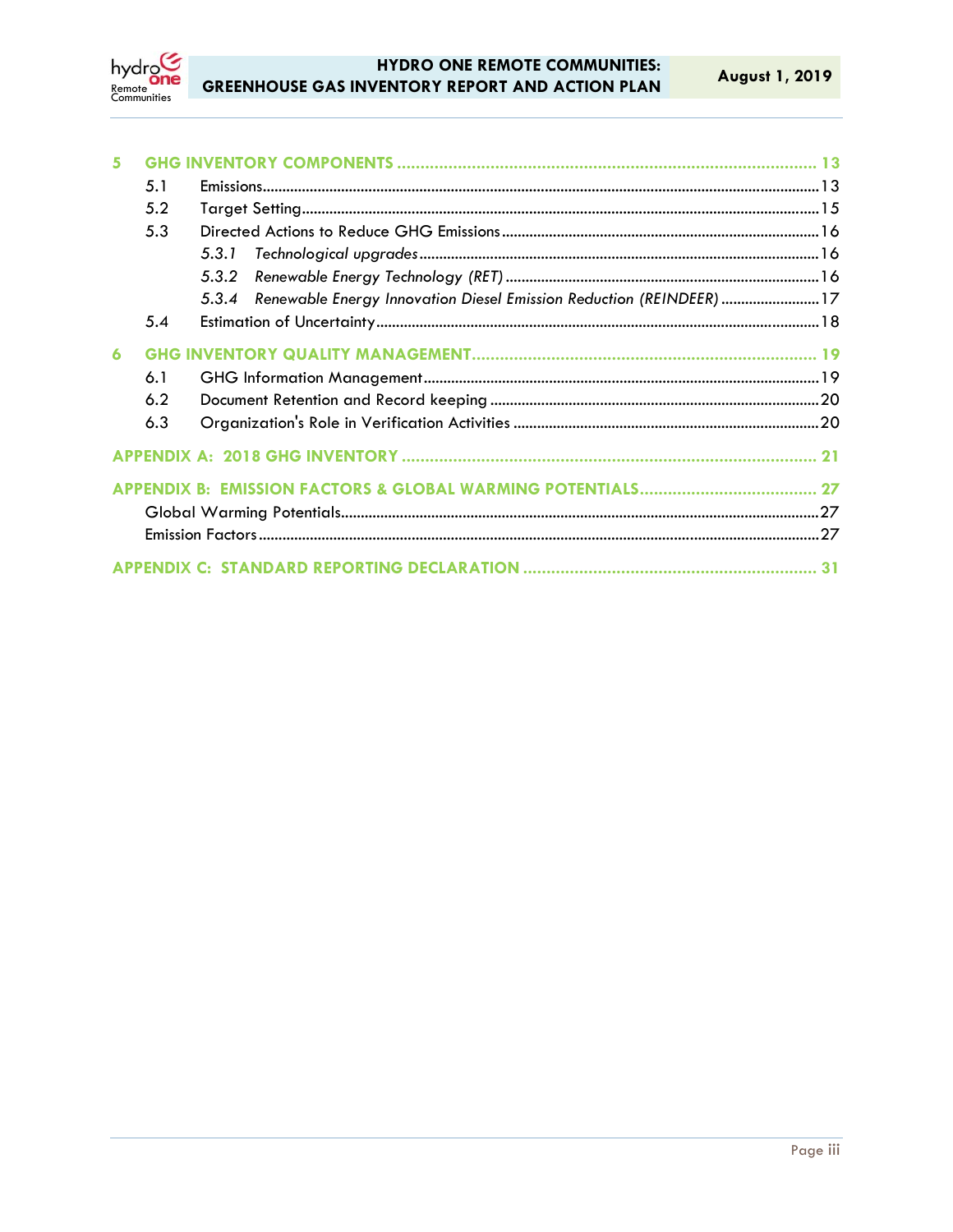

## List of Figures

## List of Tables

| Table 3-2: Comparison of Direct, Energy Indirect and Other Indirect Emissions Intensity 6     |  |
|-----------------------------------------------------------------------------------------------|--|
|                                                                                               |  |
|                                                                                               |  |
|                                                                                               |  |
|                                                                                               |  |
|                                                                                               |  |
|                                                                                               |  |
|                                                                                               |  |
|                                                                                               |  |
| Table A-3: Direct Emissions from Natural Gas Use at the Thunder Bay Service Centre22          |  |
| Table A-4: Energy Indirect Emissions from Electricity Use at the Thunder Bay Service Centre22 |  |
|                                                                                               |  |
|                                                                                               |  |
|                                                                                               |  |
|                                                                                               |  |
| Table A-9: Renewable Energy Innovation Diesel Emission Reduction (REINDEER) Program 26        |  |
|                                                                                               |  |
|                                                                                               |  |
|                                                                                               |  |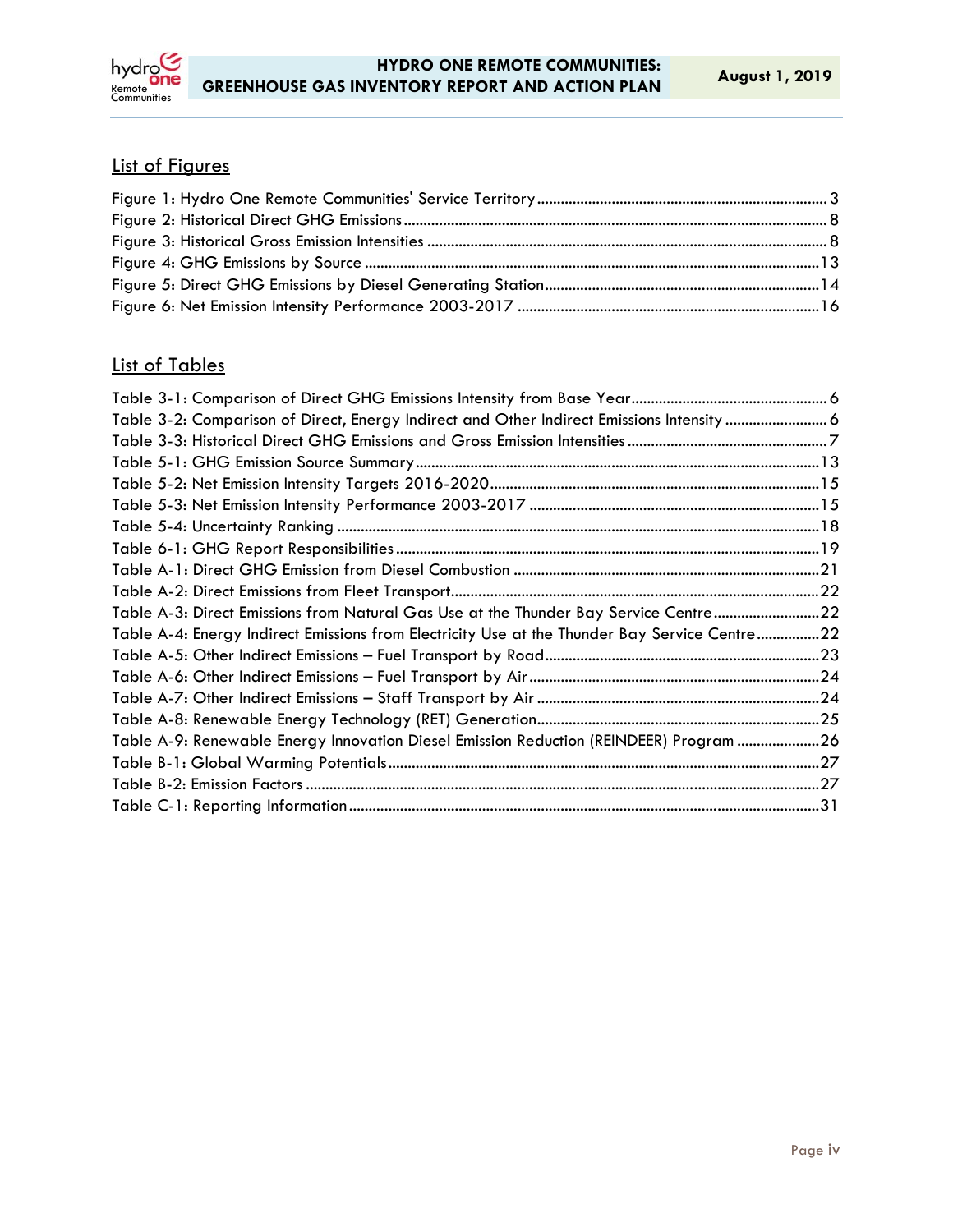## **1 INTRODUCTION**

Remote

Hydro One Remote Communities Inc. (Remotes) believes that the CleanStart™ Registry is an important initiative to focus efforts on greenhouse gas (GHG) emission reductions with the goal of meeting GHG reduction targets and reducing the effects of global warming. Since 2011, Remotes has voluntarily submitted an annual GHG Inventory Report and Action Plan (herein referred to as the 'report') to the CleanStart™ Registry in support of these goals.

The following report details the greenhouse gas (GHG) emissions inventory for the operations of Remotes during the reporting period of January 1, 2018 to December 31, 2018. This inventory lists the sources of GHG emissions and the quantity of emissions released from each source during the reporting period. Remotes do not have or use GHG emission removal technologies, but rather directed actions to reduce GHG emissions have been implemented. Remotes will use the data from this report to disclose its emissions to CSA's CleanStart<sup>™</sup> Registry.

Hydro One Networks Inc. is the agent to Remotes and is responsible for the completion of Remotes' GHG inventory and reporting in accordance with *CAN/CSA-ISO Standard 14064-1- 06 Greenhouse Gases - Part 1: Specification with guidance at the organization level for quantification and reporting of greenhouse gas emissions and removals.* In addition, the World Resource Institute (WRI)/World Business Council for Sustainable Development (WBCSD) Standard: *Greenhouse Gas Protocol: A Corporate Accounting and Reporting Standards* and CAN/CSA-ISO Standard 14064-3-06 *Greenhouse Gases - Part 3: Specification with guidance for the validation of greenhouse gas assertions* documents were used as additional resources. An independent third party will be engaged to provide verification of this report.

Remotes released 72,221 tonnes of carbon dioxide equivalent ( $tCO<sub>2</sub>e$ ) for the 2018 reporting year. Direct GHG emissions account for 72.77% of reported emissions. Energy indirect emissions account for 0.01% of the reported emissions. Other indirect GHG emissions account for the remaining 27.23% of the reported emissions. Please refer to **Section 5** and **Appendix A** for the detailed GHG inventory.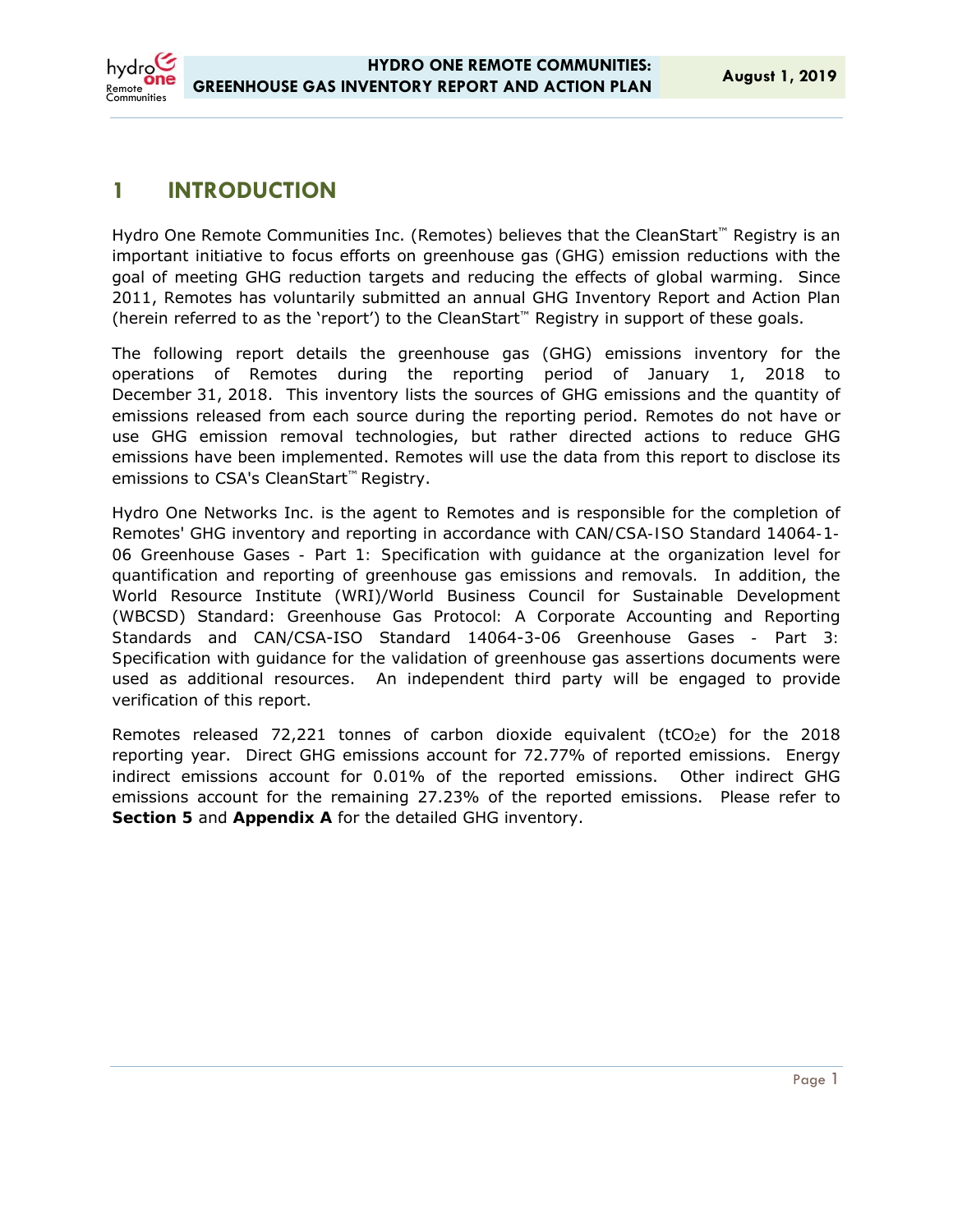## **2 GENERAL**

## **2.1 Organizational Profile**

Remotes a subsidiary of Hydro One Inc. is based in Thunder Bay, Ontario. Remotes generate and distribute electricity to remote communities in Northern Ontario that are not connected to the province's electricity grid. Remotes currently operate 19 diesel generating stations in northern Ontario, as depicted in Figure 1.0.

The electricity that Remotes produces is primarily generated by diesel generators, with some community loads supplemented by mini-hydroelectric plants and/or wind turbines and solar panel generation (i.e., Renewable Energy Technology (RET) Generation).

## **2.2 Remotes' Baseline Recalculation Policy**

Remotes use 1990 as the base year for evaluating GHG emissions. In order to accurately track progress toward GHG reduction targets, Remotes will adjust the base year emissions inventory to account for significant changes, such as structural or methodology changes, if the changes drive a significant increase or decrease in direct emissions associated with electricity generation. Remotes may also choose to recalculate the baseline if significant structural changes occur such as the discovery of a significant error, a change in organizational boundary, or a change in operational control.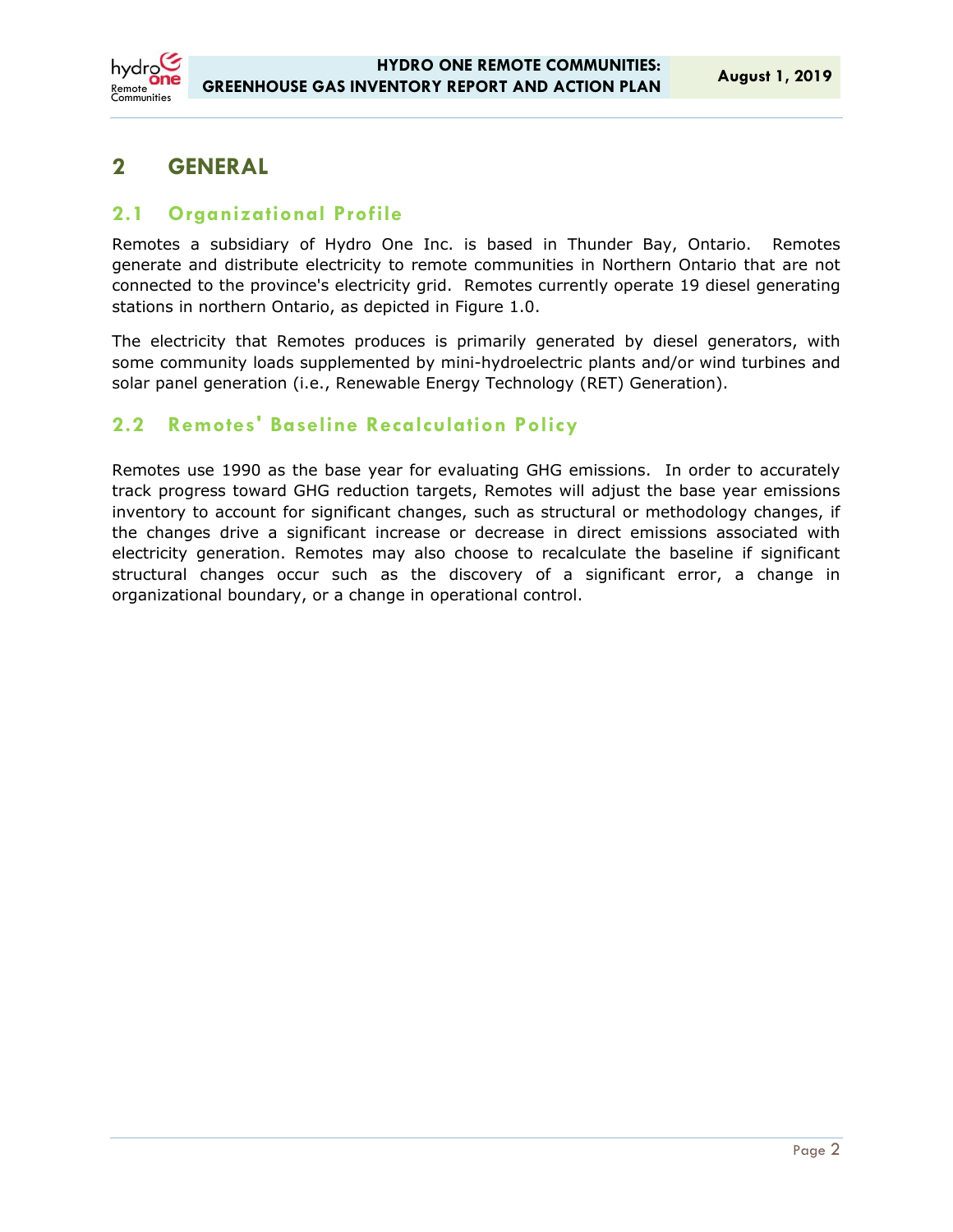

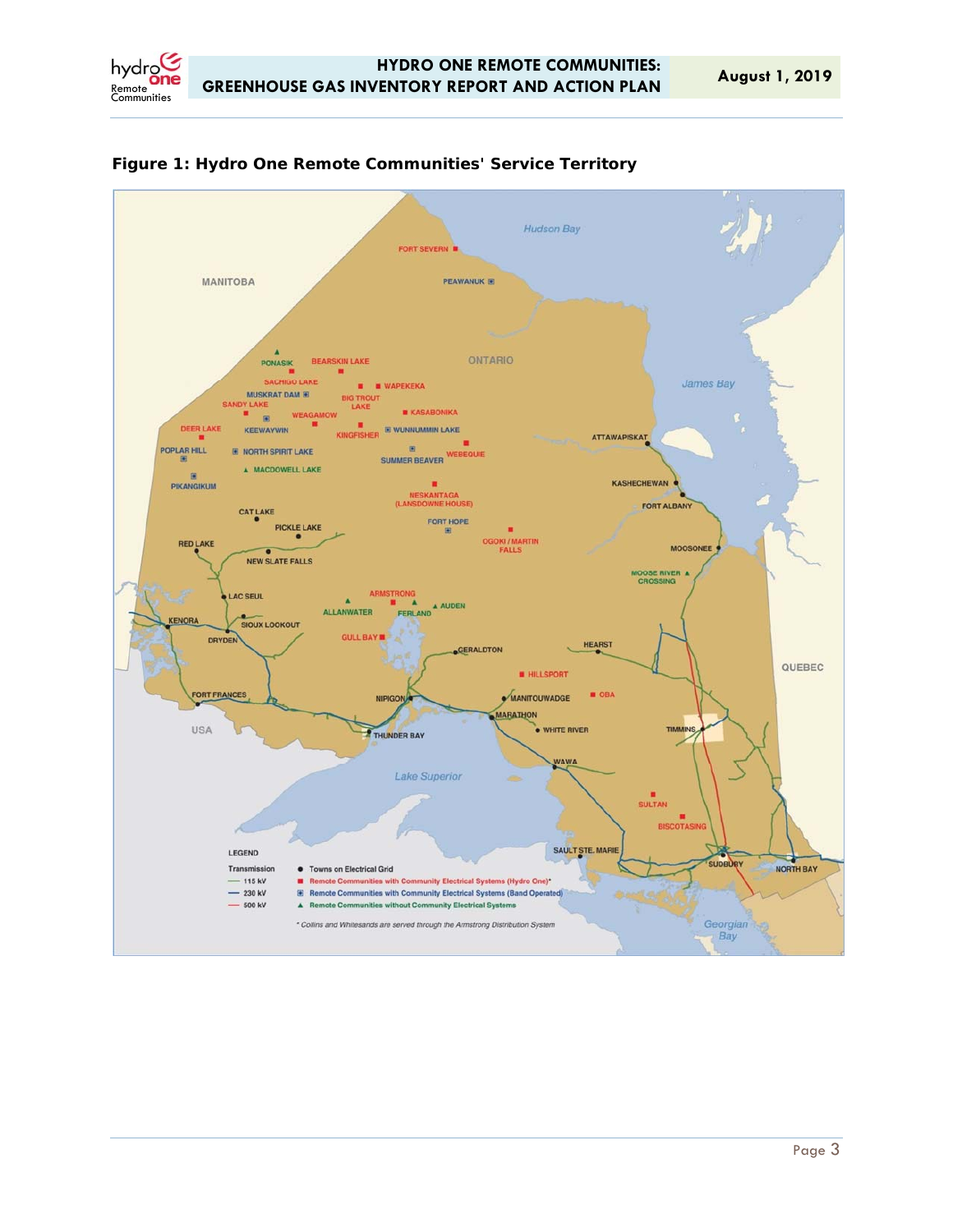

## **3 GHG INVENTORY DESIGN AND DEVELOPMENT**

## **3.1 Organizational Boundaries**

Organizational boundaries are used to determine how GHG emissions are accounted. Organizations can choose to account their GHG emissions based on three different boundary conceptions: equity share, financial control or operational control.

Remotes have consolidated and report its GHG emissions and reductions over which it has financial and operational control. This includes emissions generated from production of electricity by diesel generating stations (DGS) at each remote community it serves, the emissions from burning of natural gas at the Thunder Bay Service Centre, renewable energy technology (RET) electricity generation, emissions from Remotes-owned fleet vehicles, transport emissions associated with diesel fuel deliveries by road and air, and imported electricity used at the Thunder Bay Service Centre. Remotes does not own or operate any SF6 electrical equipment used for transmission and/or distribution of electricity.

## **3.2 Operational Boundaries**

Operational boundaries are identified to define the GHG emissions and offsets associated with the organization's operations. GHG emissions are categorized as direct emissions, energy indirect emissions and other indirect emissions, as defined below:

#### *Direct GHG emissions*:

GHG emissions from GHG sources owned or controlled by the organization.

#### *Energy Indirect GHG emissions*:

GHG emissions generated from the imported electricity, heat, or steam consumed by the organization.

#### *Other Indirect GHG emissions*:

GHG emissions, other than energy indirect emissions, which is a consequence of an organization's activities, but arises from greenhouse gas sources that are owned or controlled by other organizations.

#### *3.2.1 Direct GHG emissions for Remotes*

Direct GHG emissions released from Remotes' sources are a result of generator diesel combustion, fleet transportation and natural gas consumption.

Generators within the 19 generating stations burn diesel fuel for the production of electricity, directly emitting GHGs to the atmosphere. Fuel consumption is determined through Remotes' Fuel Management Program (FMP) as well as end-of-year fuel inventories at each generating station. Natural gas, purchased from Union Gas, is used to operate Remotes' head office in Thunder Bay. These emissions are based on purchase receipts.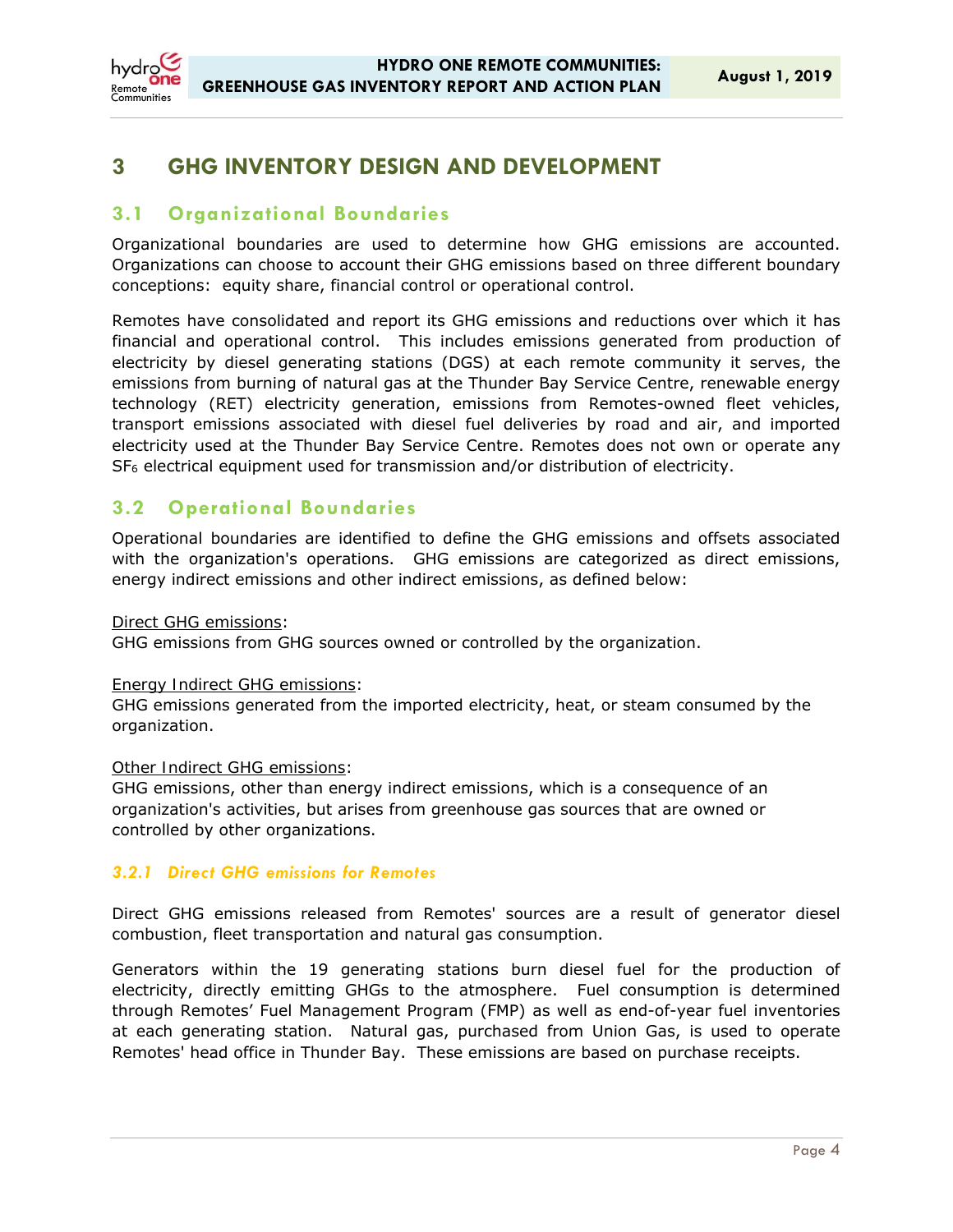

Direct emissions from Remotes-owned fleet vehicles are determined using information provided by Automotive Resources International (ARI) fleet card purchases (i.e., fuel consumed by various classes of vehicles).

#### *3.2.2 Energy indirect GHG emissions for Remotes*

Indirect GHG emissions from the operation of Remotes' head office in Thunder Bay result from imported electricity and are included in the GHG inventory. Estimates are based on receipts from the purchase of electrical energy from Thunder Bay Hydro.

#### *3.2.3 Other indirect GHG emissions for Remotes*

This report accounts for other indirect GHG emissions which are based on the transportation of purchased primary material by air and road, as well as staff transport by third party airlines. Estimates are based on published emission factors, flight data and aircraft fuel economies provided by third party airlines.

### **3.3 Historical Emissions**

The base year quantification of 1990 was chosen to evaluate GHG emissions. Refer to **Tables 3-1, 3-2 and 3-3** as well as **Figures 2 and 3** for summaries of direct GHG emissions and gross emission intensities relating to electricity generation from the base year to the current reporting period. Please note that historical gross emission intensities are provided instead of net emission intensities since net emission intensities have only been tracked since 2003. See **Table 5-4** and **Figure 6** for net emission performance for 2003-2018.

Remotes released  $52,554$  tCO<sub>2</sub>e of direct GHG emissions for the 2018 reporting year of which 52,372 tCO2e was associated with diesel electricity generation. Since the base year, Remotes increased its direct emissions for electricity generation by 115.30% due to a 179.22% increase in electricity demand. However, Remotes reduced its gross emission intensity by 23.16% in 2018 compared to 1990 as a result of more efficient diesel generation (i.e., more efficient diesel generators).

Remotes achieved a net emission intensity of 0.000747 CO<sub>2</sub>e / kWh for 2018. Unlike gross emission intensity which only factors electricity generation GHG emissions by diesel electricity generation (kWh) only, net emission intensity factors electricity generation GHG emissions by total electricity generation (kWh) - i.e., diesel and RET electricity generation combined. Please note for the purposes of this report that neither gross nor net emission intensities include Remotes-owned fleet transportation direct emissions since they have only been tracked since 2015.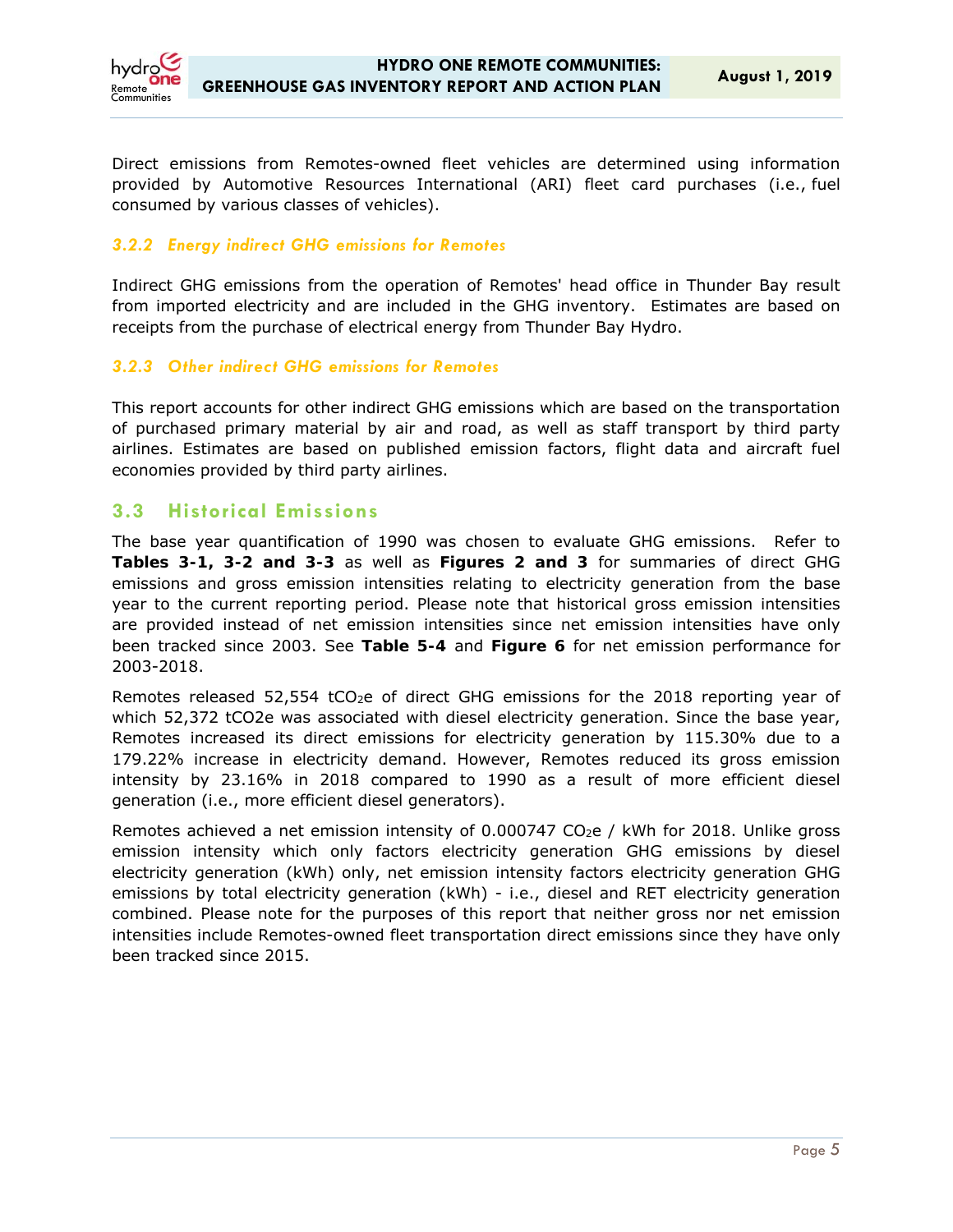

## **Table 3-1: Comparison of Direct GHG Emissions Intensity from Base Year**

|                                                      | <b>Base Year (1990)</b> | <b>Current Reporting Year</b><br>(2018) |  |  |
|------------------------------------------------------|-------------------------|-----------------------------------------|--|--|
| <b>ABSOLUTE EMISSIONS (tCO2e)</b>                    |                         |                                         |  |  |
| <b>Direct Emissions</b>                              | 24,410                  | 52,554                                  |  |  |
| <b>PRODUCTION (kWh)</b>                              |                         |                                         |  |  |
| Units of Generator Production (kWh)                  | 24,505,364              | 68,422,758                              |  |  |
| Renewable Energy Technology<br>Production (kWh)      |                         | 1,723,178                               |  |  |
| EMISSION INTENSITY (t CO2e/kWh)                      |                         |                                         |  |  |
| Gross Emission Intensity (t<br>CO <sub>2</sub> e/kWh | 0.000996                | 0.000765                                |  |  |
| Net Emission Intensity (t CO <sub>2</sub> e/kWh)     |                         | 0.000747                                |  |  |

**Note:** Gross emission intensity only includes direct emissions associated with diesel electricity generation

#### **Table 3-2: Comparison of Direct, Energy Indirect and Other Indirect Emissions Intensity**

|                                                      | <b>Base Year (1990)</b> | <b>Current Reporting Year</b><br>(2018) |  |
|------------------------------------------------------|-------------------------|-----------------------------------------|--|
| <b>ABSOLUTE EMISSIONS (tCO2e)</b>                    |                         |                                         |  |
| <b>Direct Emissions</b>                              | 24,410                  | 52,554                                  |  |
| <b>Energy Indirect</b>                               | 58                      | 5                                       |  |
| Other Indirect Emissions                             |                         | 19,663                                  |  |
| <b>PRODUCTION (kWh)</b>                              |                         |                                         |  |
| Units of Generator Production (kWh)                  | 24,505,364              | 68,422,758                              |  |
| Renewable Energy Technology<br>Production (kWh)      |                         | 1,723,178                               |  |
| <b>EMISSION INTENSITY (t CO2e/kWh)</b>               |                         |                                         |  |
| Gross Emission Intensity (t<br>CO <sub>2</sub> e/kWh | 0.000998                | 0.001056                                |  |
| Net Emission Intensity (t CO <sub>2</sub> e/kWh)     |                         | 0.001030                                |  |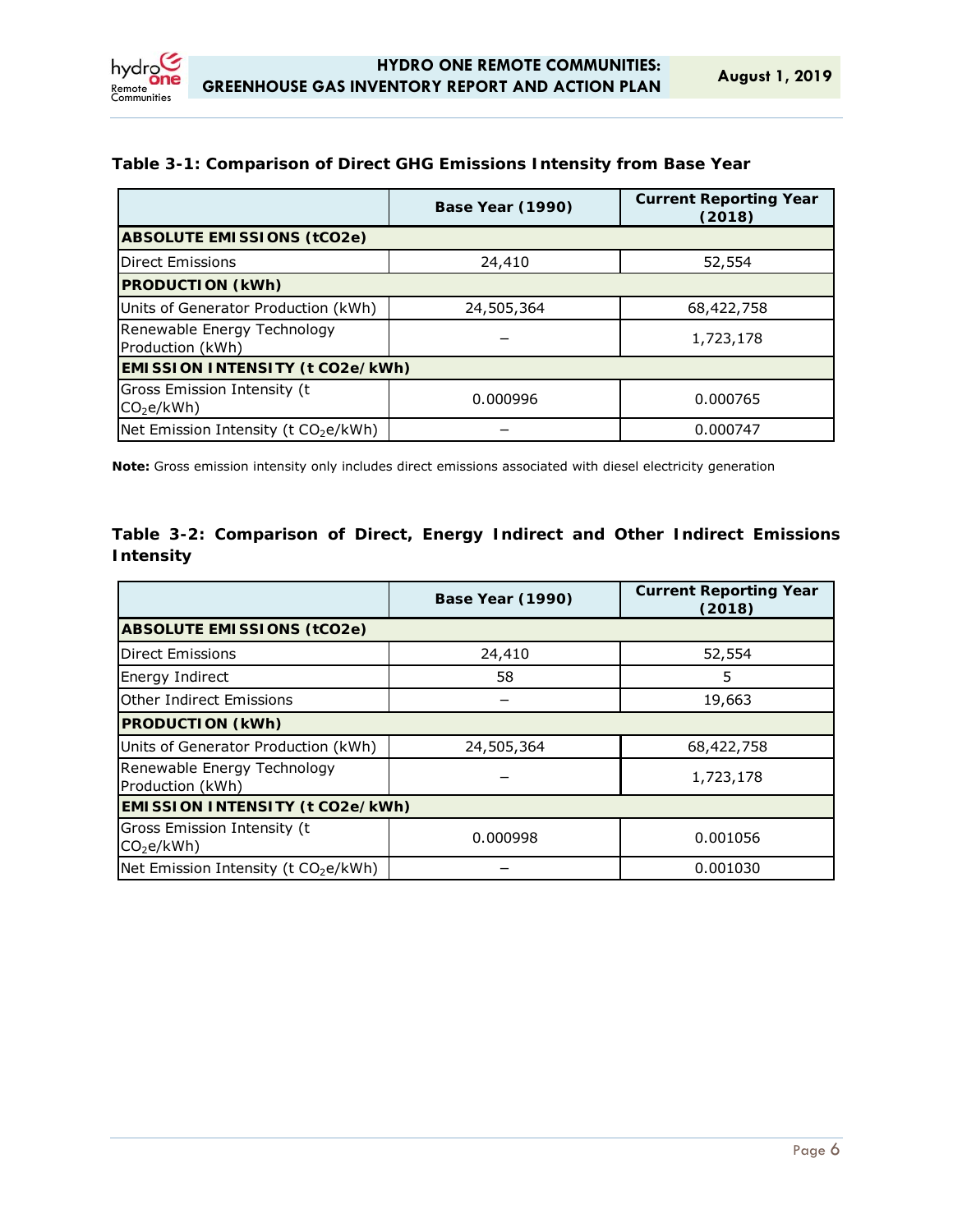| Year | <b>Diesel Generation (kWh)</b> | <b>GHG Emissions</b><br>(tCO <sub>2</sub> e) | <b>Gross Emission</b><br>Intensity (tCO <sub>2</sub> e/kWh) |
|------|--------------------------------|----------------------------------------------|-------------------------------------------------------------|
| 1990 | 24,505,364                     | 24,410                                       | 0.000996                                                    |
| 1991 | 28,349,815                     | 28,062                                       | 0.000990                                                    |
| 1992 | 31,883,583                     | 29,054                                       | 0.000911                                                    |
| 1993 | 37,681,890                     | 35,331                                       | 0.000938                                                    |
| 1994 | 41,662,806                     | 38,304                                       | 0.000919                                                    |
| 1995 | 46,438,464                     | 43,298                                       | 0.000932                                                    |
| 1996 | 51,119,647                     | 45,791                                       | 0.000896                                                    |
| 1997 | 51,469,797                     | 47,855                                       | 0.000930                                                    |
| 1998 | 49,904,700                     | 44,596                                       | 0.000894                                                    |
| 1999 | 52,481,796                     | 45,299                                       | 0.000863                                                    |
| 2000 | 60,548,438                     | 49,633                                       | 0.000820                                                    |
| 2001 | 58,407,766                     | 47,898                                       | 0.000820                                                    |
| 2002 | 57,849,172                     | 44,964                                       | 0.000777                                                    |
| 2003 | 58,434,379                     | 45,592                                       | 0.000780                                                    |
| 2004 | 52,045,608                     | 40,287                                       | 0.000774                                                    |
| 2005 | 52,241,239                     | 39,488                                       | 0.000756                                                    |
| 2006 | 51,299,438                     | 40,071                                       | 0.000781                                                    |
| 2007 | 53,809,839                     | 41,271                                       | 0.000767                                                    |
| 2008 | 54,865,485                     | 43,156                                       | 0.000787                                                    |
| 2009 | 55,371,891                     | 42,084                                       | 0.000760                                                    |
| 2010 | 54,945,714                     | 41,747                                       | 0.000760                                                    |
| 2011 | 56,751,074                     | 43,436                                       | 0.000765                                                    |
| 2012 | 59,334,904                     | 45,559                                       | 0.000768                                                    |
| 2013 | 62,372,035                     | 48,220                                       | 0.000773                                                    |
| 2014 | 63, 344, 724                   | 49,266                                       | 0.000778                                                    |
| 2015 | 61,696,965                     | 49,124                                       | 0.000796                                                    |
| 2016 | 63,193,956                     | 48,773                                       | 0.000772                                                    |
| 2017 | 64,133,224                     | 46,897                                       | 0.000731                                                    |
| 2018 | 68,422,758                     | 52,372                                       | 0.000765                                                    |

#### **Table 3-3: Historical Direct GHG Emissions and Gross Emission Intensities**

#### **Notes:**

1. Direct emissions for **Table 3-3** only include emissions from diesel electricity generation

2. Historical gross emission intensities are provided instead of net emission intensities since net emission intensities have only been tracked since 2003. See **Table 5-4** and **Figure 6** for net emission performance for 2003-2018.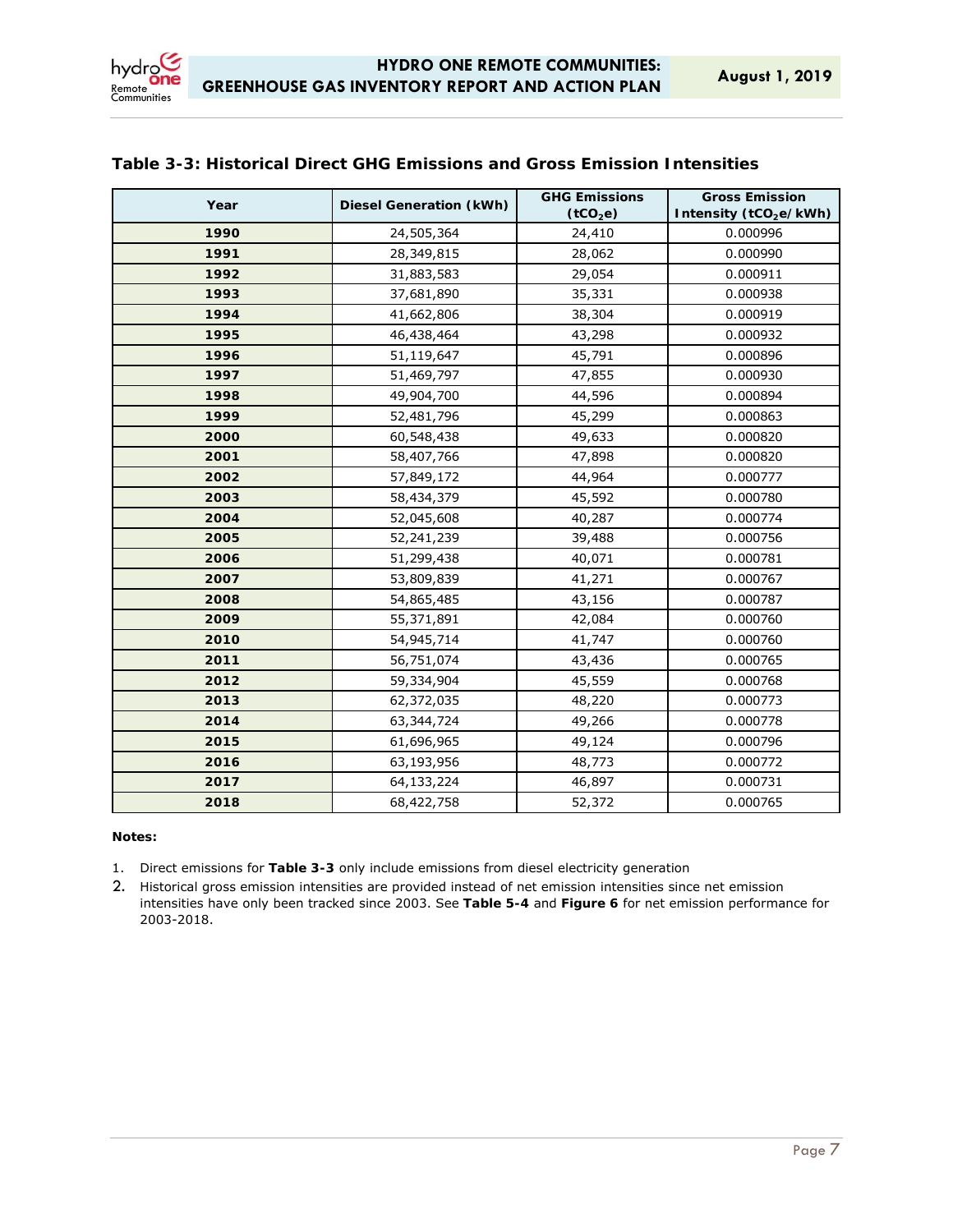



#### **Figure 3: Historical Gross Emission Intensities**

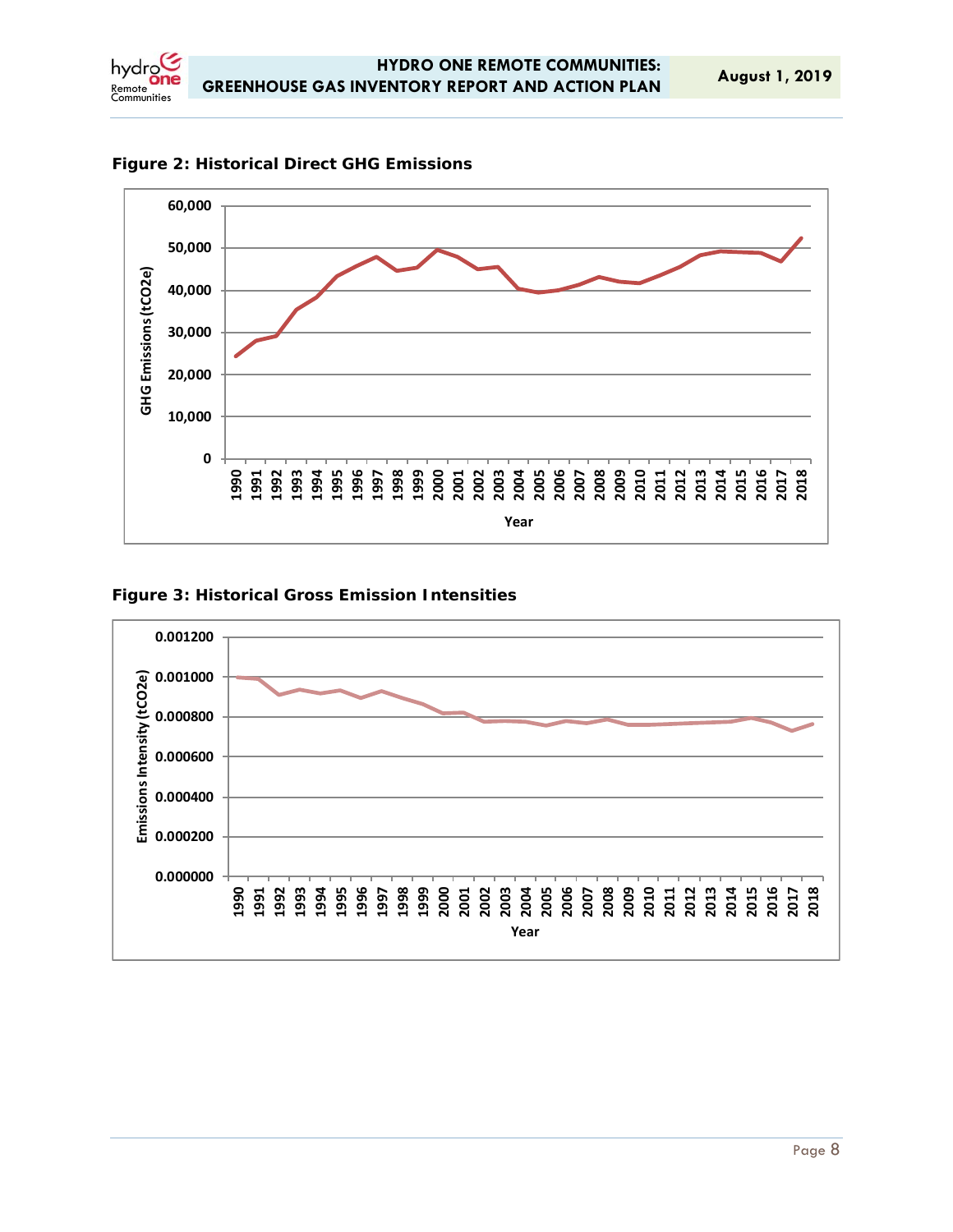

## **4 QUANTIFICATION**

Remotes has identified and assessed its GHG sources and estimated its GHG emissions using quantification methodologies that minimize uncertainty and yield accurate, consistent and reproducible results.

Since direct measurement is not always practical, Remotes has quantified its diesel, electricity, natural gas, fleet transport and fuel transport emissions using a calculation based on GHG activity multiplied by a GHG emission factor, or:

Activity Data x Emission Factor = GHG Emission

Please refer to **Appendix B** for a summary of the emission factors used.

## **4.1 Diesel**

#### *4.1.1 Activity data for diesel*

Activity data for diesel fuel accounts for the volume of fuel combusted, reported in litres (L), and is based on volumetric flow meter data from Remotes' Fuel Management Program (FMP) and well as end-of-year fuel tank inventories.

#### *4.1.2 Emission factors for diesel*

The emission factors used for the burning of diesel fuel were taken from Environment Canada's National Inventory Report, 1990-2017*, Part 2, Annex 6, Table A6-4 Emission Factors for Refined Petroleum Products (Diesel – Refineries and Other)*, and is expressed in grams per litre of fuel (g/L).

### **4.2 Fleet Transport**

#### *4.2.1 Activity data for fleet transport*

Activity data for fleet transport emissions was calculated based on total fuel consumption data provided by Hydro One Fleet Services. Fuel is purchased using an Automotive Resources International (ARI) fleet card and is reported monthly to Hydro One Fleet Services. Fuel consumption is reported in litres (L).

#### *4.2.2 Emission factors for fleet transport*

The emission factors used for calculating fleet transport emissions were taken from Environment Canada's National Inventory Report, 1990-2017*, Part 2, Annex 6, Table A6- 12: Emission Factors for Energy Mobile Combustion Sources,* and is expressed in grams per litre of fuel (g/L).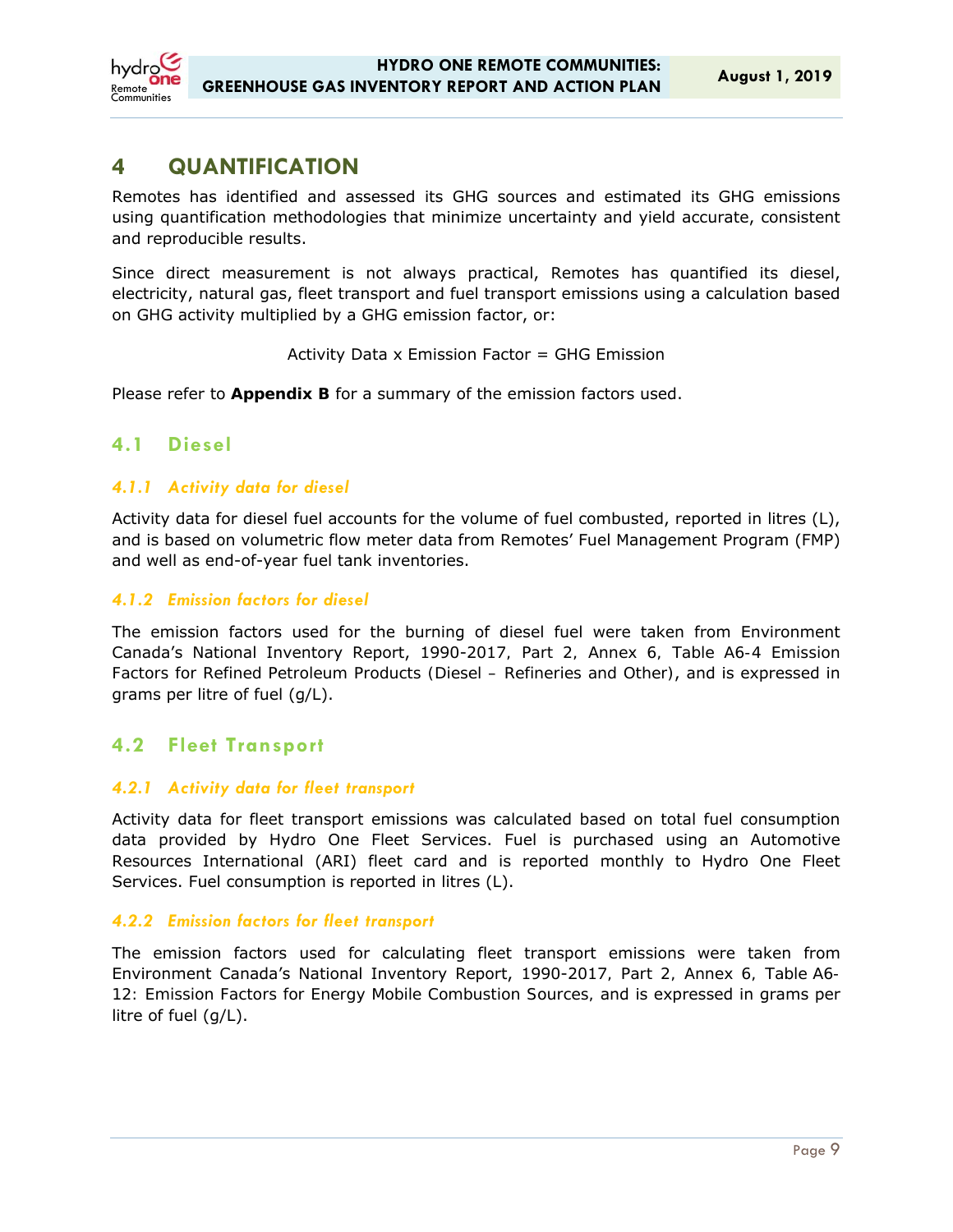

## **4.3 Natural Gas**

#### *4.3.1 Activity data for natural gas*

Activity data for natural gas usage is based on utility bills from Union Gas and is reported in cubic metres  $(m<sup>3</sup>)$ .

#### *4.3.2 Emission factors for natural gas*

Emission factors for burning natural gas in a commercial building were obtained from Environment Canada's National Inventory Report, 1990-2017*, Part 2, Annex 6, Table A6-1: CO2 Emission Factors for Natural Gas and Table A6-2: CH4 and N2O Emission Factors for Natural Gas.* The emission factors are expressed in grams per cubic metre (g/m3).

### **4.4 Electricity**

#### *4.4.1 Activity data for electricity*

Activity data for electricity consumption is based on utility bills from Thunder Bay Hydro and is reported in kilowatt hours (kWh).

#### *4.4.2 Emission factors for electricity*

Electricity emission factors were obtained from Environment Canada's National Inventory Report, 1990-2017*, Part 3, Annex 13, Table A13-7: Electricity Generation and GHG Emission Details for Ontario.* The emission factors are expressed in grams of carbon dioxide equivalent per kilowatt hour (g CO<sub>2</sub>e/kWh).

### **4.5 Fuel Transport by Road**

#### *4.5.1 Activity data for fuel transport by road*

Activity data for fuel transport emissions by road were calculated using a combination of measured map distances and actual number of delivery trips made based on fuel deliveries in Remotes' FMP, as reported in litres.

The total distance (km) for each delivery was calculated using the roundtrip distance from the fuel delivery supply location to the remote community. An average fuel economy provided in *Natural Resources Canada: Fuel Efficiency Benchmarking in Canada's Trucking Industry*.

Total fuel consumption  $(L)$  = Fuel Economy  $(L/km)$  X Distance  $(km)$ 

#### *4.5.2 Emission factors for fuel transport by road*

Emission factors for fuel transport emissions by road were obtained from Environment Canada's National Inventory Report, 1990-2017 *Part 2, Annex 6, Table A6-12: Emission Factors for Energy Mobile Sources*. Emission factors are expressed in grams per litre (g/L).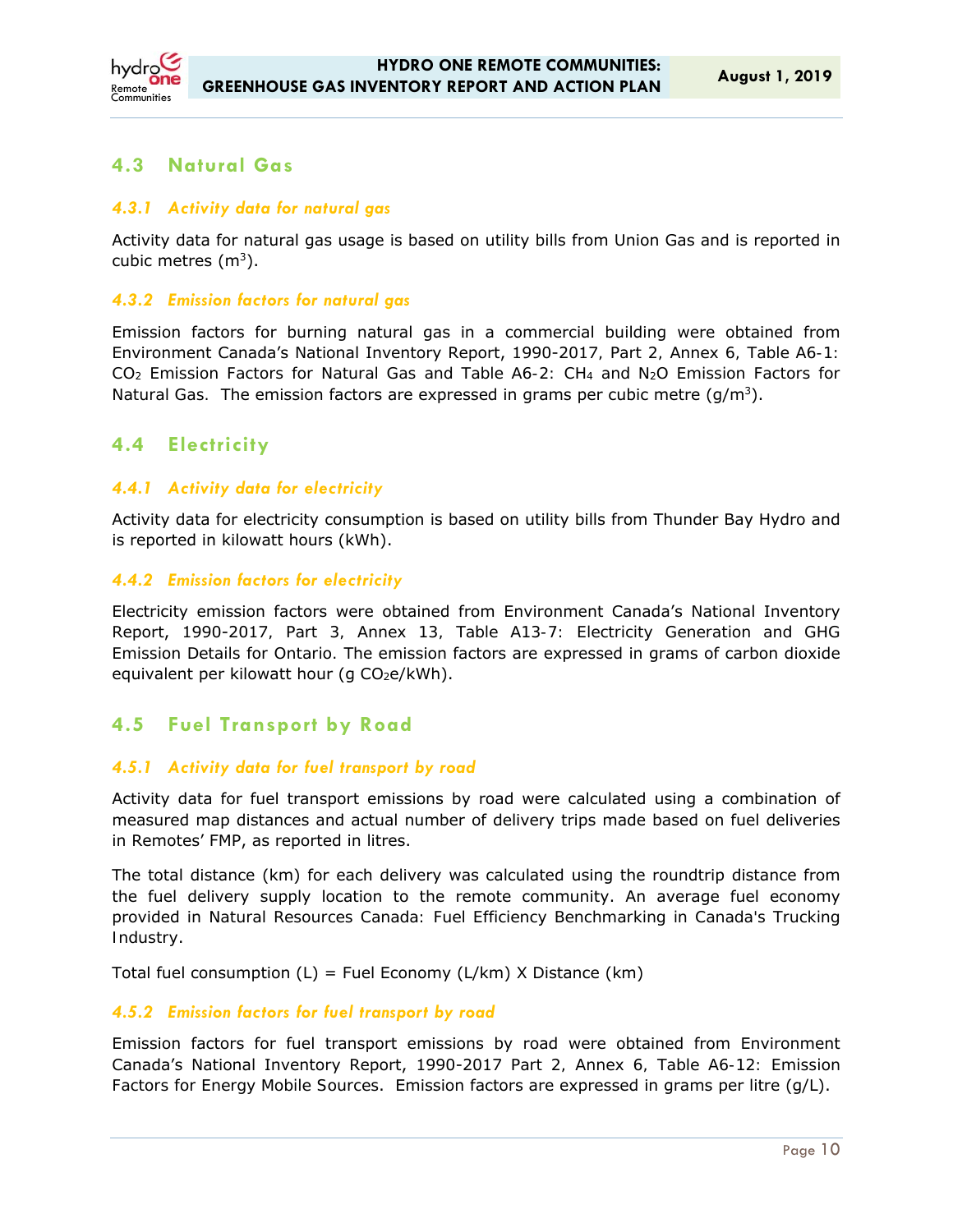

## **4.6 Fuel Transport by Air**

### *4.6.1 Activity data for fuel transport by air*

Activity data for fuel transport emissions by air were calculated using a combination of measured map distances, actual number of delivery trips made and the total volume of fuel delivered to each community based on data provided from Remotes' FMP, as reported in litres.

A Radiative Forcing Index (RFI) value for aircraft of 2.7 was used, as obtained from the Intergovernmental Panel on Climate Change (IPCC) *Special Reports: Aviation and the Global Atmosphere, Chapter 6.6.5.* 

Each airline provided data that was used to calculate fuel economies in litres/kilometer (L/km) such as: total annual miles flown, hourly burn rates (gallons/hour), and average flight speeds (mph) for their respective aircraft.

Statute miles were converted to kilometers using the following conversion:

1 statute mile  $= 1.609$  km

Based on distance flown (km) and aircraft average fuel economies (L/km) for each vendor, the total volume of Jet A fuel consumed for fuel transport for the year (L) was calculated using the following equation:

Total fuel consumption  $(L)$  = Fuel Economy ( $L/km$ ) X Distance (km)

Note: This report assumes that all fuel purchased from First Nation tank farms was delivered to the First Nation via air transport. Therefore, all fuel purchases from First Nations are accounted for in air fuel transport emissions only.

Based on the volume of fuel (L) purchased from the First Nation, the actual number of trips was calculated using the following equation:

Number of trips = total volume purchased (L) / aircraft fuel transport capacity (L/trip)

#### *4.6.2 Emission factors for fuel transport by air*

Emission factors for fuel transport emissions by air were obtained from Environment Canada's National Inventory Report, 1990-2017 *Part 2, Annex 6, Table A6-12: Emission Factors for Energy Mobile Sources*. Emission factors are expressed in grams per litre (g/L).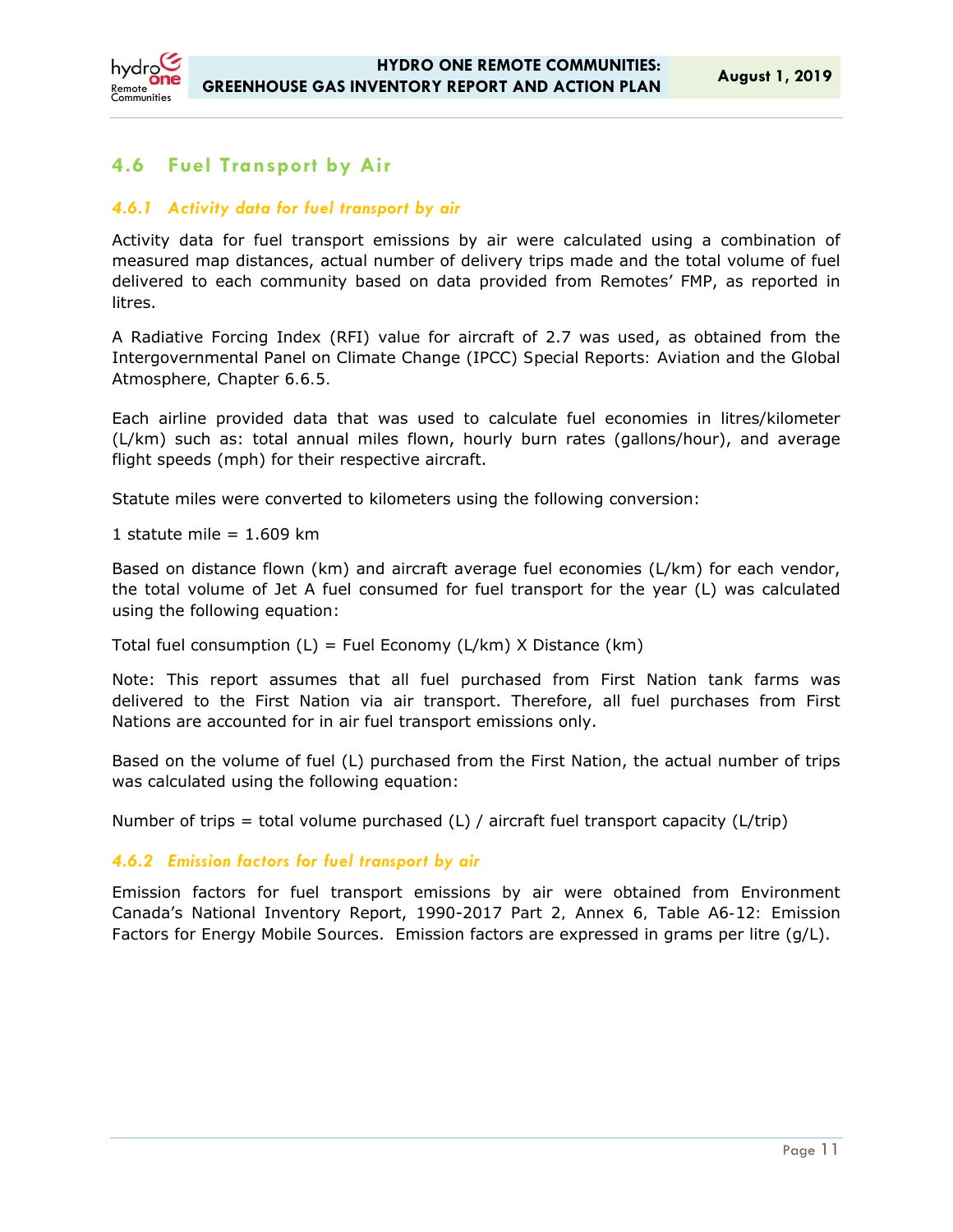

## **4.7 Staff Transport by Air**

### *4.7.1 Activity data for staff transport by air*

Activity data for staff transport emissions by air was calculated based on information provided by air transport vendors contracted by Hydro One Remote Communities.

Each airline provided total annual miles flown and average fuel economy (L/km) for their respective Pilatus PC-12 aircraft. Note that each airline transports staff via the Pilatus PC-12 aircraft as per contract agreements and health and safety requirements.

Statute miles were converted to kilometers using the following conversion:

1 statute mile  $= 1.609$  km

Based on distance flown (km) and average Pilatus PC-12 average fuel economy (L/km), the total volume of Jet A fuel consumed for the year (L) was calculated using the following equation:

Total fuel consumption  $(L)$  = Fuel Economy  $(L/km)$  X Distance  $(km)$ 

#### *4.7.2 Emission factors for staff transport by air*

The emission factor used for calculating staff transport emissions by air were taken from Environment Canada's National Inventory Report, 1990-2017*, Part 2, Annex 6, Table A6- 12: Emission Factors for Energy Mobile Combustion Sources,* and is expressed in grams per litre of fuel (g/L).

### **4.8 Exclusions**

#### *4.8.1 Combustion of Biomass*

Remotes does not combust biomass. As a result, combustion of biomass is not a source of GHG emission from Remotes operations and therefore is not included as a GHG source.

#### *4.8.2 Fuel Transport by Barge*

This report does not include Other Indirect Emissions associated with fuel transport by barge between the Fort Severn port and Manitoba.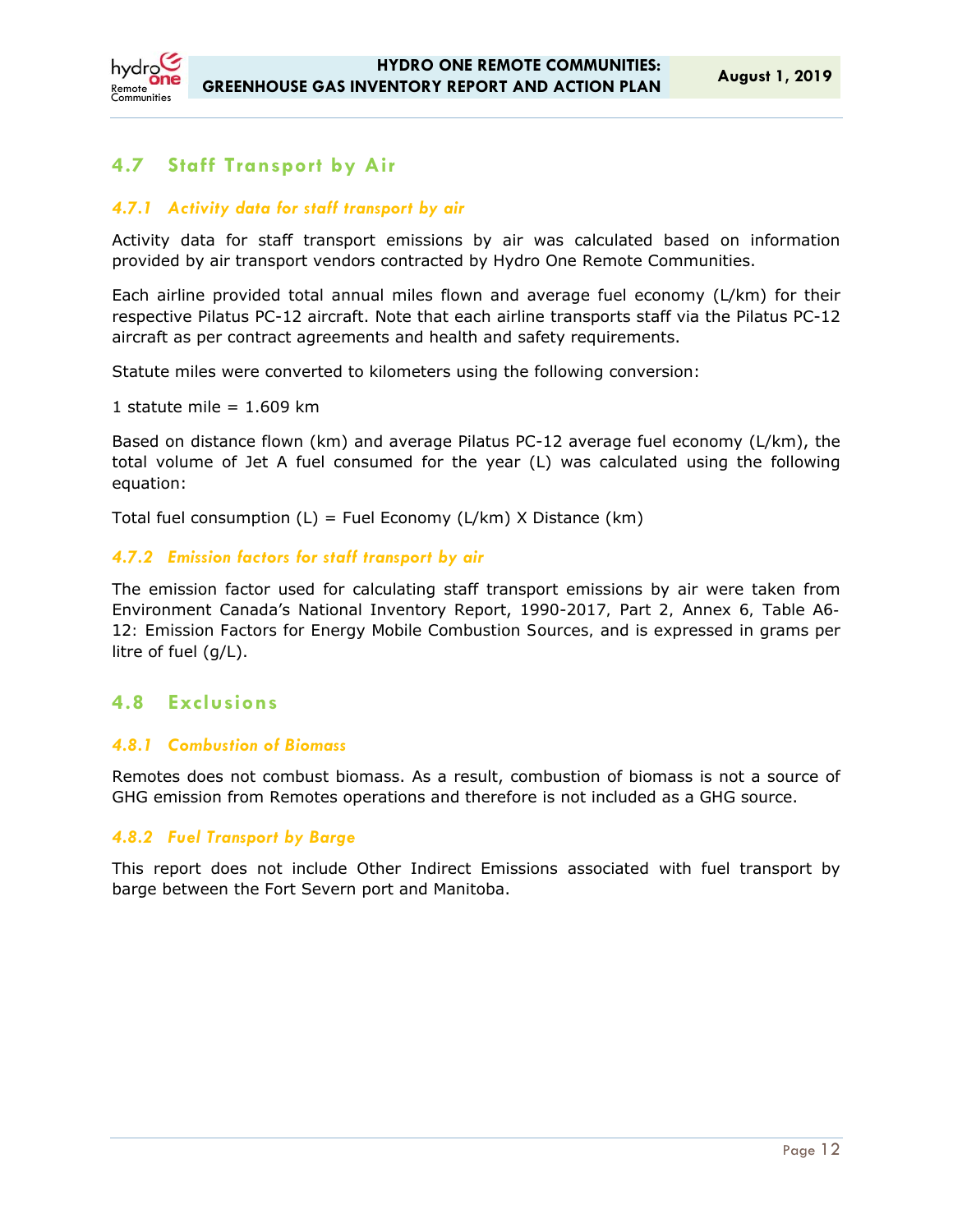

## **5 GHG INVENTORY COMPONENTS**

### **5.1 Emissions**

Total emissions from direct, energy indirect and other indirect emission sources for the 2018 reporting year were 72,221 tonnes of CO<sub>2</sub>e. Diesel fuel combustion, fleet transportation, energy use including natural gas consumption and electricity use, staff transport by air, and fuel transport by air and road account for Remotes' reported emissions. **Table 5-1** and **Figure 4** summarize emissions by their GHG source. (Refer to **Appendix A** for the complete GHG emissions inventory).

#### **Table 5-1: GHG Emission Source Summary**

| <b>Source</b>                    | Emissions (t CO2e) | % of Total |  |  |  |
|----------------------------------|--------------------|------------|--|--|--|
| <b>DIRECT GHG EMISSIONS</b>      |                    |            |  |  |  |
| Diesel Combustion                | 52,372             | 72.52%     |  |  |  |
| <b>Fleet Transportation</b>      | 128                | 0.18%      |  |  |  |
| Natural Gas Consumption          | 55                 | 0.08%      |  |  |  |
| <b>ENERGY INDIRECT EMISSIONS</b> |                    |            |  |  |  |
| <b>Electricity Consumption</b>   | 5                  | 0.01%      |  |  |  |
| <b>OTHER INDIRECT EMISSIONS</b>  |                    |            |  |  |  |
| Fuel Transport (Road)            | 311                | 0.43%      |  |  |  |
| Fuel Transport (Air)             | 14,870             | 20.59%     |  |  |  |
| Staff Transport (Air)            | 4,482              | 6.21%      |  |  |  |
| <b>TOTALS</b>                    | 72,221             | 100.00%    |  |  |  |

#### **Figure 4: GHG Emissions by Source**

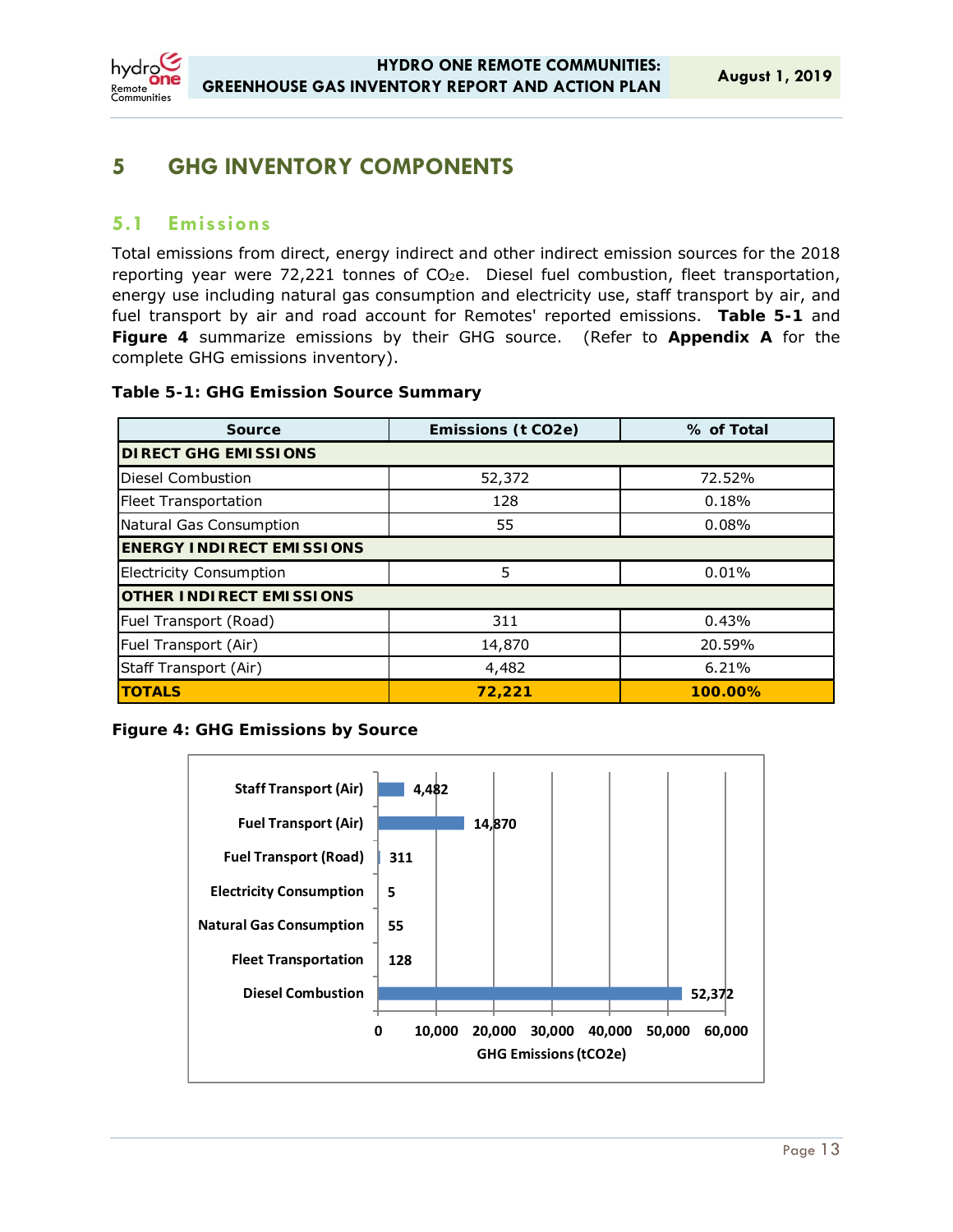

The breakdown of GHG emissions by diesel generating station (DGS) is illustrated in **Table A-1** in **Appendix A** as well as **Figure 4** below. In most cases, emissions reflect the electricity output or demand in the community with the largest stations (i.e., Sandy Lake) responsible for the largest share of emissions.



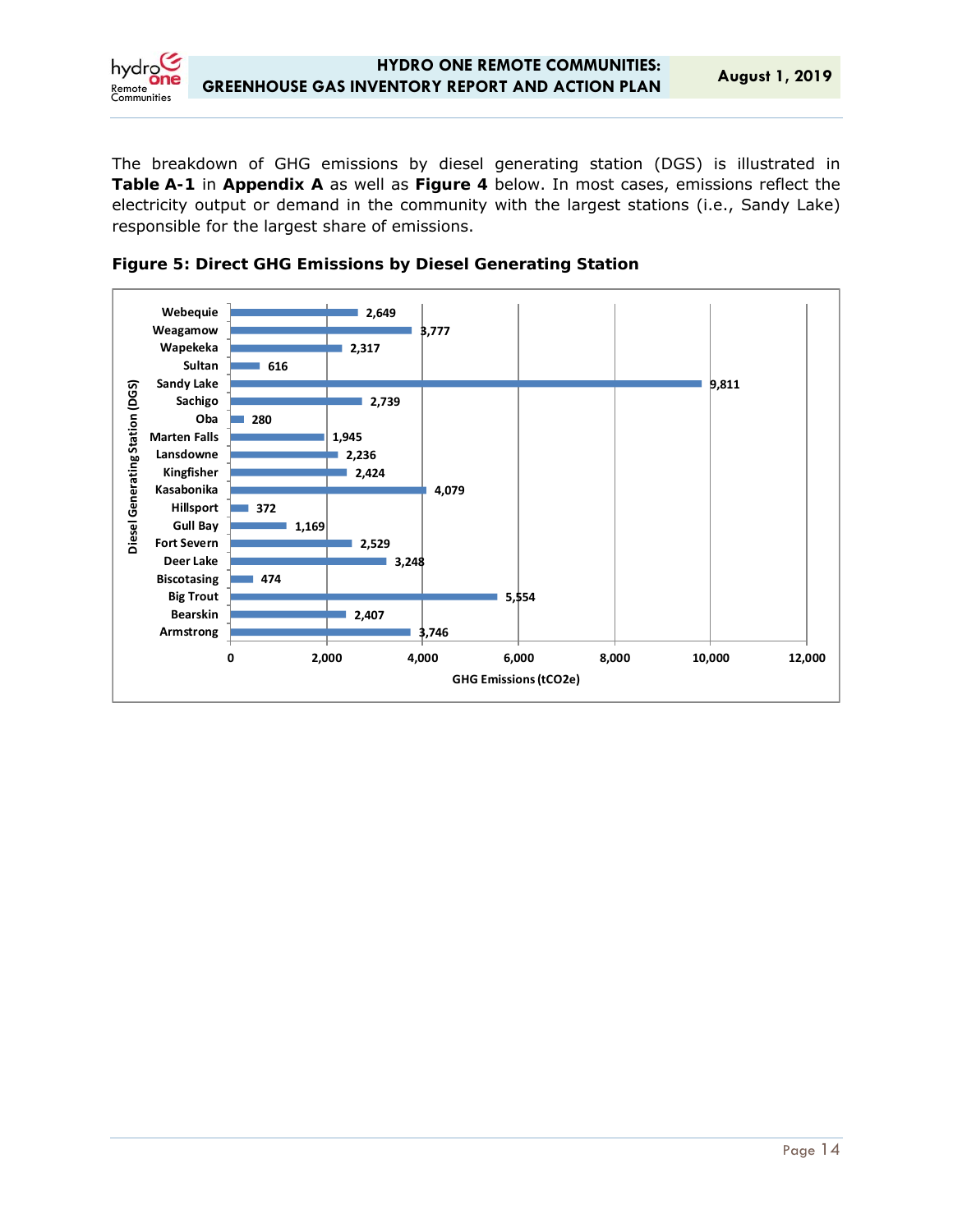

## **5.2 Target Setting**

Remotes began implementing direct emission reduction activities in 1997 as part of Ontario Hydro's (former name of Hydro One) corporate program for renewable energy and have since been using them to set emission intensity targets. In 2016, Remotes extended their target setting for net emission intensity targets for 2016-2020. **See Table 5-2 below**. Net emission intensity targets are higher for 2016-2020 compared to 2008-2015 to realign targets with more realistic actual net emission intensities from recent years.

| Year | <b>Direct Net Emission</b><br>Intensity (tCO <sub>2</sub> e / kWh) |
|------|--------------------------------------------------------------------|
| 2016 | 0.000754                                                           |
| 2017 | 0.000753                                                           |
| 2018 | 0.000752                                                           |
| 2019 | 0.000751                                                           |
| 2020 | 0.000750                                                           |

#### **Table 5-2: Net Emission Intensity Targets 2016-2020**

Remotes have been setting net emission intensity target reductions since 2003. **Table 5-3** and **Figure 6** below demonstrate target versus actual net emission intensity performance from 2003 to 2018. *Table 5-3: Net Emission Intensity Performance 2003-2017* 

| Year | <b>Actual Direct Net Emission</b><br>Intensity (tCO <sub>2</sub> e / kWh) | <b>Target Direct Net</b><br><b>Emission Intensity (tCO2e)</b><br>/kWh) |
|------|---------------------------------------------------------------------------|------------------------------------------------------------------------|
| 2003 | 0.000780                                                                  | 0.000780                                                               |
| 2004 | 0.000774                                                                  | 0.000773                                                               |
| 2005 | 0.000756                                                                  | 0.000766                                                               |
| 2006 | 0.000781                                                                  | 0.000759                                                               |
| 2007 | 0.000767                                                                  | 0.000752                                                               |
| 2008 | 0.000787                                                                  | 0.000745                                                               |
| 2009 | 0.000760                                                                  | 0.000738                                                               |
| 2010 | 0.000760                                                                  | 0.000731                                                               |
| 2011 | 0.000738                                                                  | 0.000731                                                               |
| 2012 | 0.000747                                                                  | 0.000731                                                               |
| 2013 | 0.000756                                                                  | 0.000731                                                               |
| 2014 | 0.000758                                                                  | 0.000731                                                               |
| 2015 | 0.000776                                                                  | 0.000731                                                               |
| 2016 | 0.000756                                                                  | 0.000754                                                               |
| 2017 | 0.000707                                                                  | 0.000753                                                               |
| 2018 | 0.000747                                                                  | 0.000753                                                               |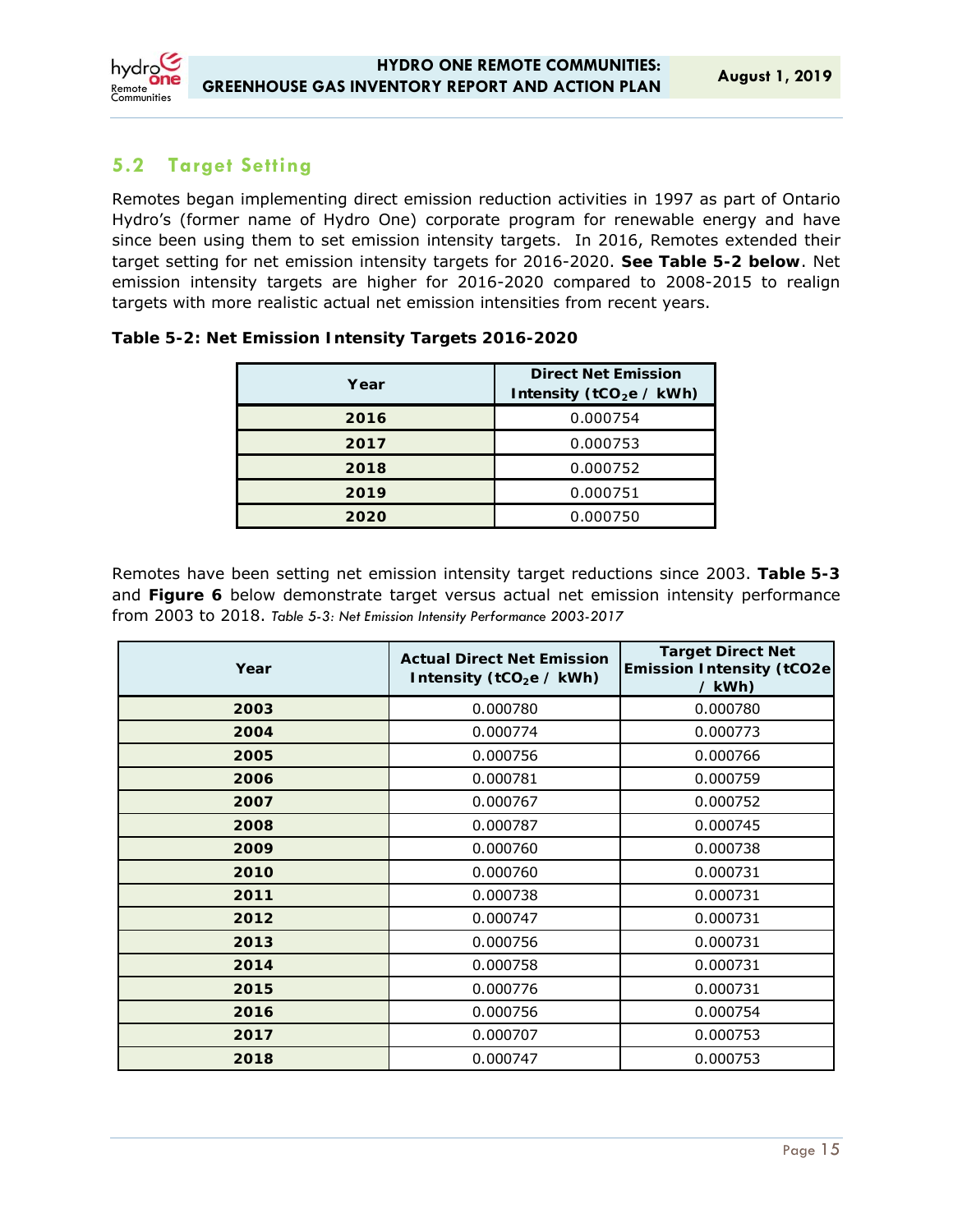



*Figure 6: Net Emission Intensity Performance 2003-2018* 

## **5.3 Directed Actions to Reduce GHG Emissions**

Remotes have implemented directed actions to reduce GHG emissions. In 2018, these strategies continued to focus on technological upgrades, renewable energy technology (RET) generation and Renewable Energy Innovation Diesel Emission Reduction (REINDEER) program initiatives.

#### *5.3.1 Technological upgrades*

Technological upgrades involve the replacement of older engines with Tier 2 or Tier 3 likefor-like engines (i.e., same prime rating). Although the amount of fuel consumed may not be reduced, fuel efficiencies should improve, thereby reducing net emission intensity.

#### *5.3.2 Renewable Energy Technology (RET)*

Remotes operate renewable energy technologies (RET) that impact GHG diesel fuel-burning emissions by preventing their release to the atmosphere. Hydroelectric units operate at Deer Lake (Shoulderblade Falls) and Sultan DGS'. Wind turbine units operate at Big Trout and Kasabonika.

It is estimated that the 2018 RET operations saved 469,742 L of diesel fuel thereby preventing 1,319 tCO2e of GHG emissions. Refer to **Table A-8** in **Appendix A** for 2018 RET generation data.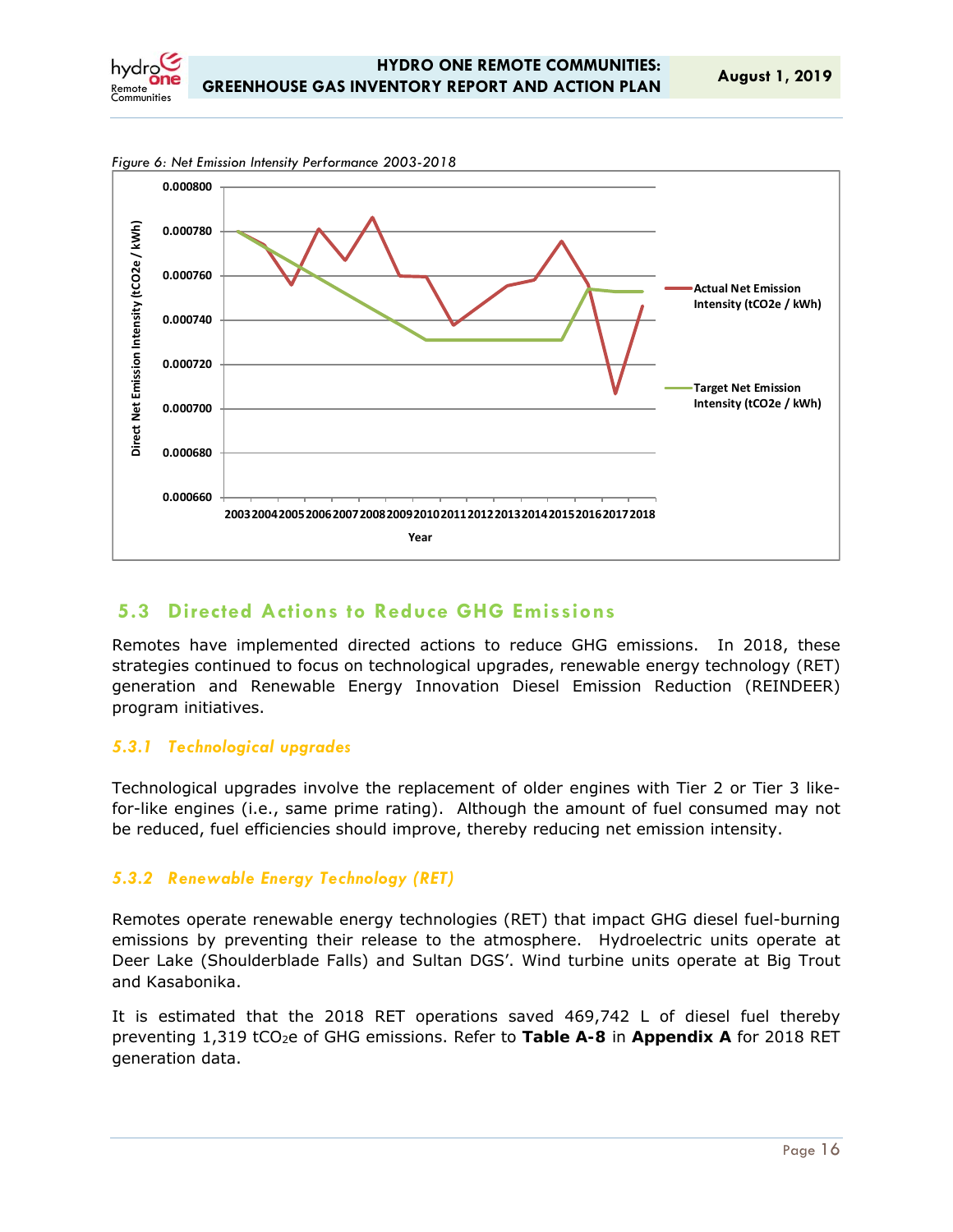

#### *5.3.4 Renewable Energy Innovation Diesel Emission Reduction (REINDEER)*

Remotes supports customer-based renewable connections in an effort to reduce GHG emissions, fuel usage and provide customer economic benefit. The Renewable Energy Innovation Diesel Emission Reduction (REINDEER) program connects net-metering RET generation as well as well standalone RET generation.

As of December 31, 2018 ten remote communities have solar panel generation installed ranging from 10 to 120kW with a total installed generation capacity of 318.5kW. For the 2017 reporting period the estimated kWh savings annually are approximately 161,600 kWh based on benchmark data received from the Deer Lake School Project, as other customerbased information is not available.

It is estimated that the 2018 REINDEER program saved 69,459 L of diesel fuel thereby preventing 195 tCO2e of GHG emissions. Refer to **Table A-9** in **Appendix A** for 2018 REINDEER program information.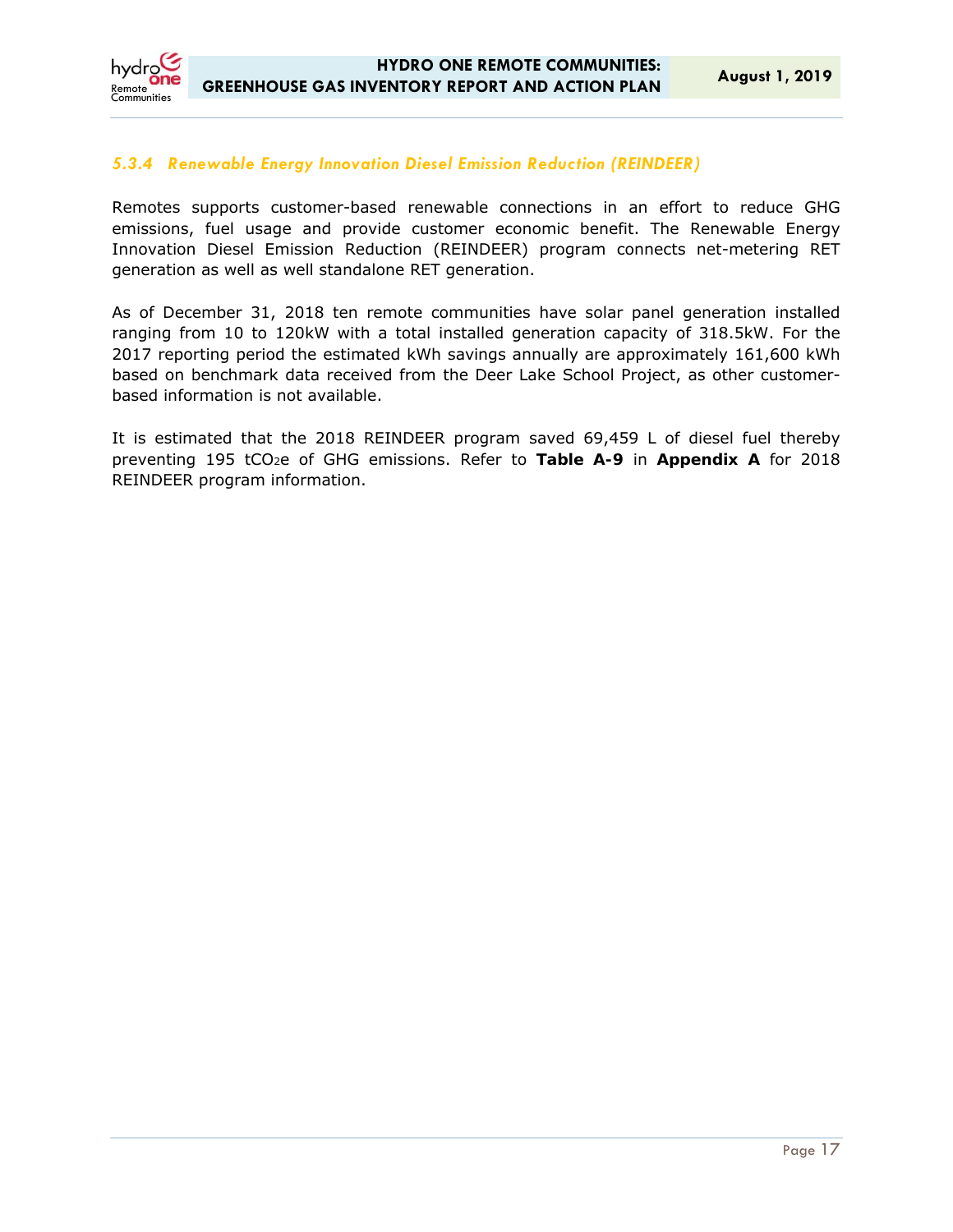

## **5.4 Estimation of Uncertainty**

Remotes has performed a qualitative estimation of the impact of uncertainties on the accuracy of its GHG inventory. **Table 5-4** below presents the opinions of the level of uncertainty associated with each measured emission source and their emission factors.

| <b>Activity data</b>                         | <b>Uncertainty Assessment</b>                                                                                                                                                                                                                                                                                                                                                                                                                 |  |  |  |
|----------------------------------------------|-----------------------------------------------------------------------------------------------------------------------------------------------------------------------------------------------------------------------------------------------------------------------------------------------------------------------------------------------------------------------------------------------------------------------------------------------|--|--|--|
| <b>Diesel Generator</b><br><b>Combustion</b> | Low Uncertainty - Diesel consumption is based on the quantity of fuel<br>purchased, as well as fuel tank readings at the end of each year for<br>reconciliation. Minimal loss is expected from storage or generator leakages<br>but the impacts are negligible on fuel combustion data. Fuel data now<br>includes fuel purchased from First Nations. Diesel emission factors are<br>consistent and accurate.                                  |  |  |  |
| <b>Fleet Transport</b>                       | High Uncertainty - Fleet transport is measured by receipts from ARI (fleet<br>card). ARI service is not available at most remote communities. Also,<br>Remotes receives used fleet vehicles and measuring monthly / annual km is<br>not performed. Annual fleet transport is a best estimate based on available<br>information from ARI.                                                                                                      |  |  |  |
| <b>Electricity</b><br>Consumption            | Low Uncertainty - Electricity consumption is based on metered data from<br>Thunder Bay Hydro that is calibrated and verified. The emission factor is<br>based on an annual provincial grid average that includes all of the province's<br>controllable fuel sources (such as coal, natural gas, hydro and nuclear). THe<br>emission factor has not changed since prior to 2008                                                                |  |  |  |
| <b>Natural Gas</b><br>Consumption            | Low Uncertainty - Natural gas consumption is based on metered data that<br>is calibrated and verified by Union Gas. Natural gas emission factors are less<br>dependent on location and are almost always standard and accurate,<br>although uncertainty may be derived from fluctuations in measurement<br>equipment.                                                                                                                         |  |  |  |
| <b>Fuel Transport</b>                        | Low Uncertainty - Transport distances are measured by mapping<br>techniques using scaled maps. Amount of fuel consumed for transport is<br>based on the measured distances and the quantity of fuel delivered to<br>corporate reservoirs. Fuel data excludes fuel delivered by barge due to<br>unavailability of data (however quantities are low). Transport emission<br>factors from mobile combustion sources are consistent and accurate. |  |  |  |
| <b>Staff Transport by</b><br>Air             | Low Uncertainty - Transport distances are measured by mapping<br>techniques using scaled maps. Amount of fuel consumed for staff air<br>transport is based on measured fuel economies for the Pilatus PC-12 aircraft<br>and total distances travelled per airline per year. Transport emission factors<br>from mobile combustion sources are consistent and accurate.                                                                         |  |  |  |

#### **Table 5-4: Uncertainty Ranking**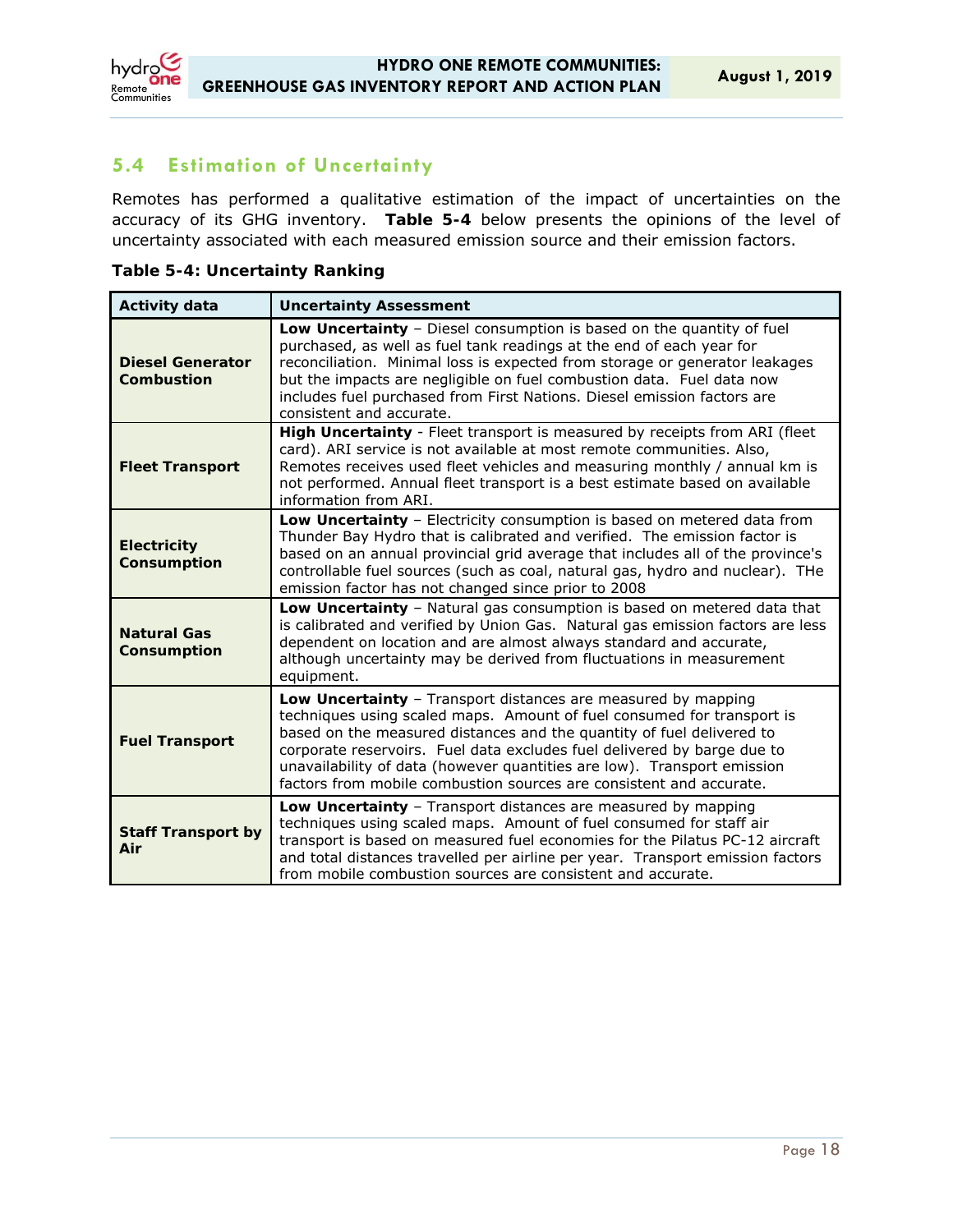

## **6 GHG INVENTORY QUALITY MANAGEMENT**

### **6.1 GHG Information Management**

Remotes has established roles, responsibilities and authorities for the management of its GHG inventory. This ensures consistency, accuracy, completeness, transparency and conformance with the *CAN/CSA-ISO Standard 14064-1-06 Greenhouse Gases - Part 1: Specification with guidance at the organization level for quantification and reporting of greenhouse gas emissions and removals*. **Table 6-1** outlines the core GHG report responsibilities.

#### **Table 6-1: GHG Report Responsibilities**

| <b>Name</b>          | <b>Role</b>           | Company                                 | <b>Responsibilities</b>                                                                                                                                                                                                                                               |
|----------------------|-----------------------|-----------------------------------------|-----------------------------------------------------------------------------------------------------------------------------------------------------------------------------------------------------------------------------------------------------------------------|
| Kevin Mann           | Project Manager       | Hydro One<br>Remote<br>Communities Inc. | - To approve and sign the CSA<br>CleanStart <sup>™</sup> Registry application form                                                                                                                                                                                    |
| Lori Rice            | Project Coordinator   | Hydro One<br>Remote<br>Communities Inc. | - Overall responsibility of the GHG<br>inventory and GHG information<br>management<br>- To plan future emission reduction<br>activities                                                                                                                               |
| Adrian<br>Andreacchi | Project Lead          | Hydro One<br>Remote<br>Communities Inc. | - To provide required inventory input<br>data (e.g. energy usage, volume of<br>fuel delivered, kW generated, etc.)<br>- To provide information regarding<br>customer demand management<br>initiatives                                                                 |
| Vishma Singh         | <b>GHG Quantifier</b> | Hydro One<br>Networks Inc.              | - To request and analyze activity data,<br>to collect appropriate emission<br>factors and to perform GHG<br>calculations<br>- To produce a report consistent with<br>both the CleanStart <sup>™</sup> Registry and<br>CAN/CSA-ISO Standard 14064-1-06<br>requirements |
| Dana Lauder          | Third Party Verifier  | GHD Ltd.                                | - To verify that Remotes' GHG<br>Inventory Report meets both the<br>CleanStart™ Registry and CAN/CSA-<br>ISO Standard 14064-1-06<br>requirements<br>- To issue a verification statement                                                                               |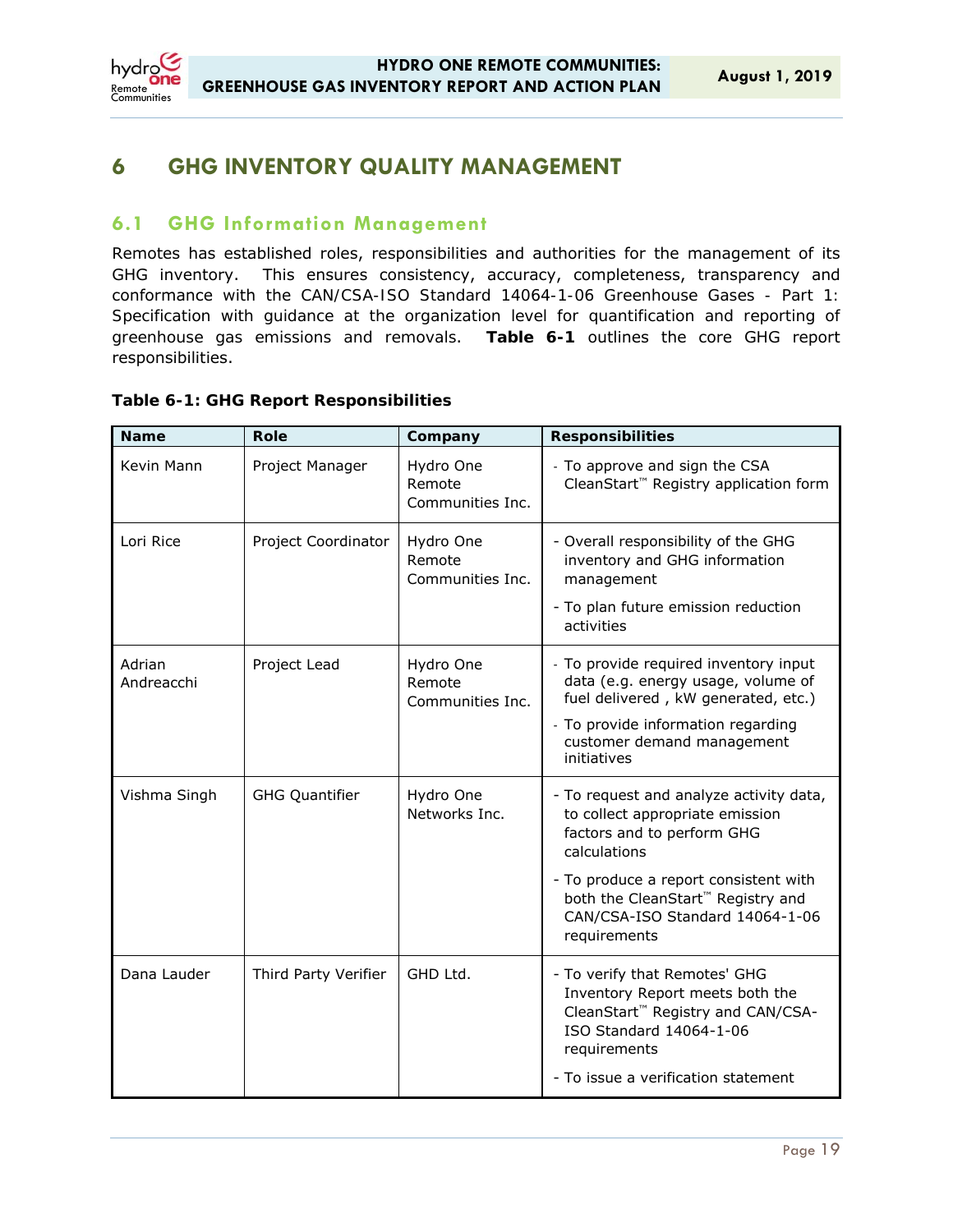## **6.2 Document Retention and Record keeping**

Remotes keeps copies of all utility bills, fuel receipts, GHG emissions and other important information used to generate the GHG inventory on Remotes' secure server. This process is illustrated on a flowchart outlining the tasks and responsibilities of all personnel and business units involved in greenhouse gas measurement. All fuel data collected from this process is input to the fuel management database system which is audited internally. Remotes utilizes a checks and balance approach in its fuel management methodology to capture any data entry errors. Remotes will also be developing a Fuel Management Program (FMP) user manual to better assist any operator using the system in the near future.

## **6.3 Organization's Role in Verification Activities**

Dana Lauder and Gordon Reusing of GHD Ltd. were contracted to provide independent third party verification as per CAN/CSA-ISO Standard 14064-3-06 requirements. The verification was completed to a reasonable level of assurance.

Remotes prepared for the verification by:

- Engaging an objective third party verifier to provide a reasonable level of assurance;
- Agreeing to verification objectives, scope, materiality and criteria with the verifier;
- Reviewing each section using the CSA Registry checklist; and,
- Using an internal review process for quality control of the inventory and of the report.

CSA Standard reporting declarations is presented in **Appendix C**.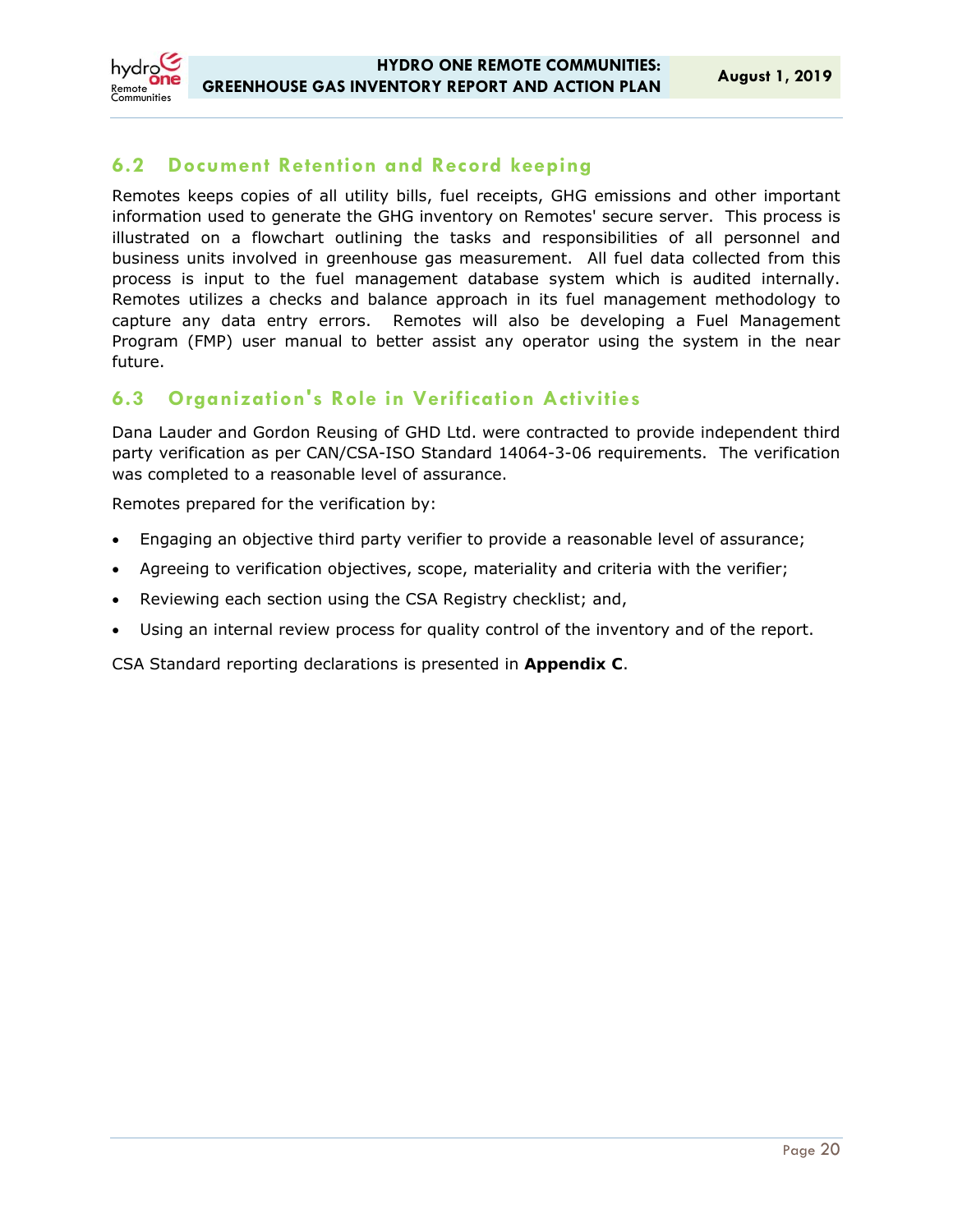

## **APPENDIX A: 2018 GHG INVENTORY**

#### **Table A-1: Direct GHG Emission from Diesel Combustion**

| <b>Diesel Generating Station</b><br>(DGS) | <b>Diesel Consumption (L)</b> | <b>Diesel Generation</b><br>(kWh) | Efficiency (L/kWh) | <b>GHG Emissions</b><br>(tCO <sub>2</sub> e) | <b>Gross Emission Intensity</b><br>(tCO <sub>2</sub> e/kWh) |
|-------------------------------------------|-------------------------------|-----------------------------------|--------------------|----------------------------------------------|-------------------------------------------------------------|
| <b>Armstrong DGS</b>                      | 1,334,075                     | 5,031,121                         | 0.27               | 3,746                                        | 0.000745                                                    |
| <b>Bearskin DGS</b>                       | 857,230                       | 3,086,813                         | 0.28               | 2,407                                        | 0.000780                                                    |
| <b>Big Trout DGS</b>                      | 1,977,998                     | 7,163,773                         | 0.28               | 5,554                                        | 0.000775                                                    |
| <b>Biscotasing DGS</b>                    | 168,674                       | 469,130                           | 0.36               | 474                                          | 0.001010                                                    |
| <b>Deer Lake DGS</b>                      | 1,156,735                     | 5,720,143                         | 0.20               | 3,248                                        | 0.000568                                                    |
| <b>Fort Severn DGS</b>                    | 900,844                       | 3,117,579                         | 0.29               | 2,529                                        | 0.000811                                                    |
| <b>Gull Bay DGS</b>                       | 416,404                       | 1,317,000                         | 0.32               | 1,169                                        | 0.000888                                                    |
| <b>Hillsport DGS</b>                      | 132,348                       | 321,158                           | 0.41               | 372                                          | 0.001157                                                    |
| Kasabonika DGS                            | 1,452,651                     | 5,332,293                         | 0.27               | 4,079                                        | 0.000765                                                    |
| <b>Kingfisher DGS</b>                     | 863,223                       | 3,015,829                         | 0.29               | 2,424                                        | 0.000804                                                    |
| <b>Lansdowne DGS</b>                      | 796,307                       | 2,703,518                         | 0.29               | 2,236                                        | 0.000827                                                    |
| <b>Marten Falls DGS</b>                   | 692,875                       | 2,083,196                         | 0.33               | 1,945                                        | 0.000934                                                    |
| <b>Oba DGS</b>                            | 99,617                        | 258,675                           | 0.39               | 280                                          | 0.001081                                                    |
| <b>Sachigo DGS</b>                        | 975,500                       | 3,574,768                         | 0.27               | 2,739                                        | 0.000766                                                    |
| <b>Sandy Lake DGS</b>                     | 3,494,200                     | 13,483,464                        | 0.26               | 9,811                                        | 0.000728                                                    |
| <b>Sultan DGS</b>                         | 219,379                       | 463,655                           | 0.47               | 616                                          | 0.001329                                                    |
| Wapekeka DGS                              | 825,364                       | 2,728,089                         | 0.30               | 2,317                                        | 0.000849                                                    |
| <b>Weagamow DGS</b>                       | 1,345,325                     | 5,049,268                         | 0.27               | 3,777                                        | 0.000748                                                    |
| <b>Webequie DGS</b>                       | 943,455                       | 3,503,286                         | 0.27               | 2,649                                        | 0.000756                                                    |
| <b>TOTALS</b>                             | 18,652,205                    | 68,422,758                        | 0.27               | 52,372                                       | 0.000765                                                    |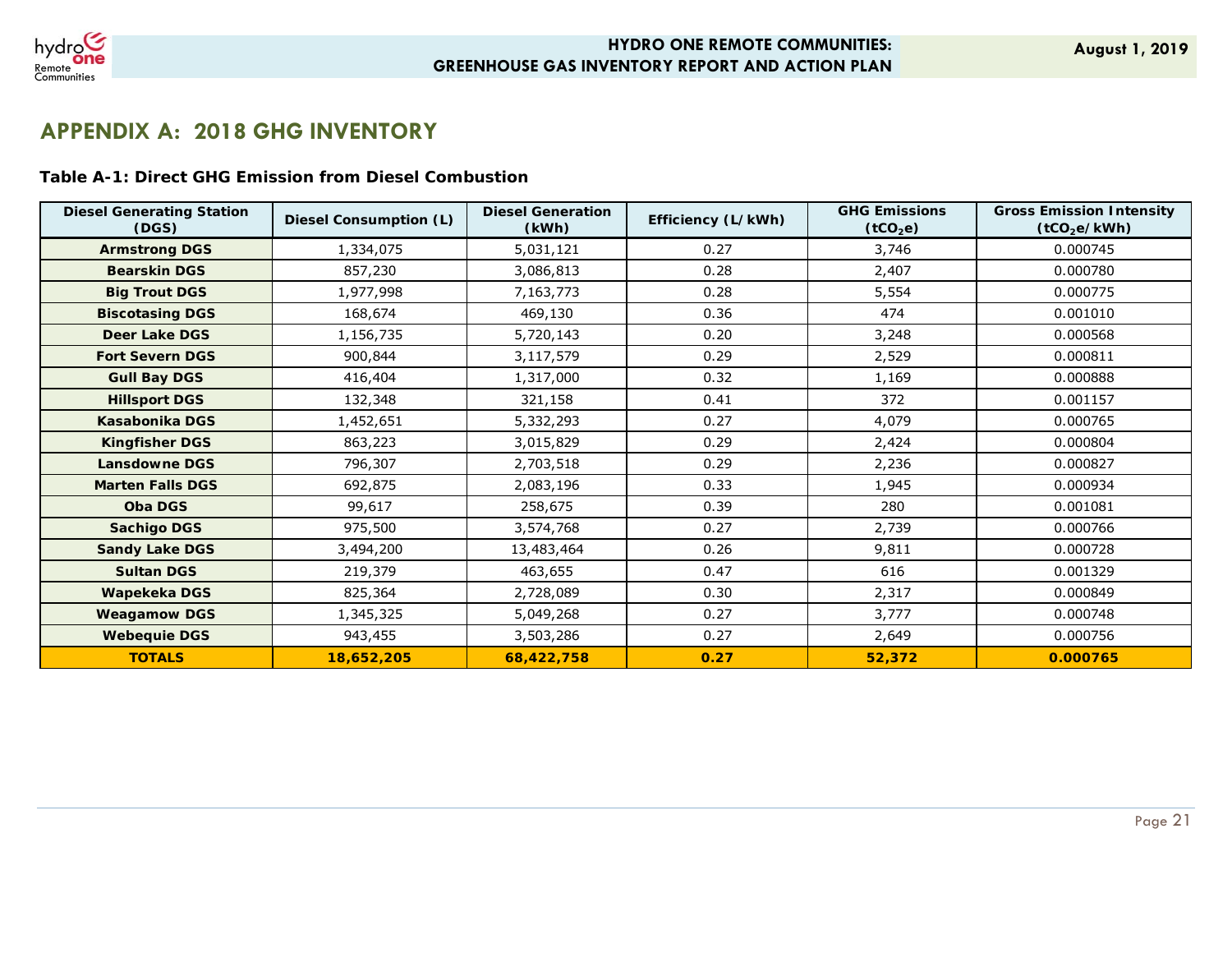

#### **Table A-2: Direct Emissions from Fleet Transport**

| <b>Vehicle Type</b>                | <b>Fuel Consumption (L)</b> | <b>GHG Emissions</b><br>(tCO <sub>2</sub> e) |
|------------------------------------|-----------------------------|----------------------------------------------|
| <b>Light Duty Gasoline Truck</b>   | 4,061                       | 9.66                                         |
| <b>Heavy Duty Gasoline Vehicle</b> | 41,395                      | 97.00                                        |
| <b>Heavy Duty Diesel Vehicle</b>   | 7,768                       | 21.03                                        |
| <b>TOTALS</b>                      | 53,224                      | 127.69                                       |

**Table A-3: Direct Emissions from Natural Gas Use at the Thunder Bay Service Centre** 

| <b>Activity</b>                             | <b>Natural Gas</b><br>Consumption (m3) | <b>GHG Emissions</b><br>(tCO2e) |
|---------------------------------------------|----------------------------------------|---------------------------------|
| T. Bay SC Natural Gas<br><b>Consumption</b> | 28,757                                 | 54.63                           |

**Table A-4: Energy Indirect Emissions from Electricity Use at the Thunder Bay Service Centre** 

| <b>Activity</b>                                   | <b>Electricity Consumption</b><br>(kWh) | <b>GHG Emissions</b><br>(tCO <sub>2</sub> e) |
|---------------------------------------------------|-----------------------------------------|----------------------------------------------|
| <b>T.Bay SC Electricity</b><br><b>Consumption</b> | 262,440                                 | 4.60                                         |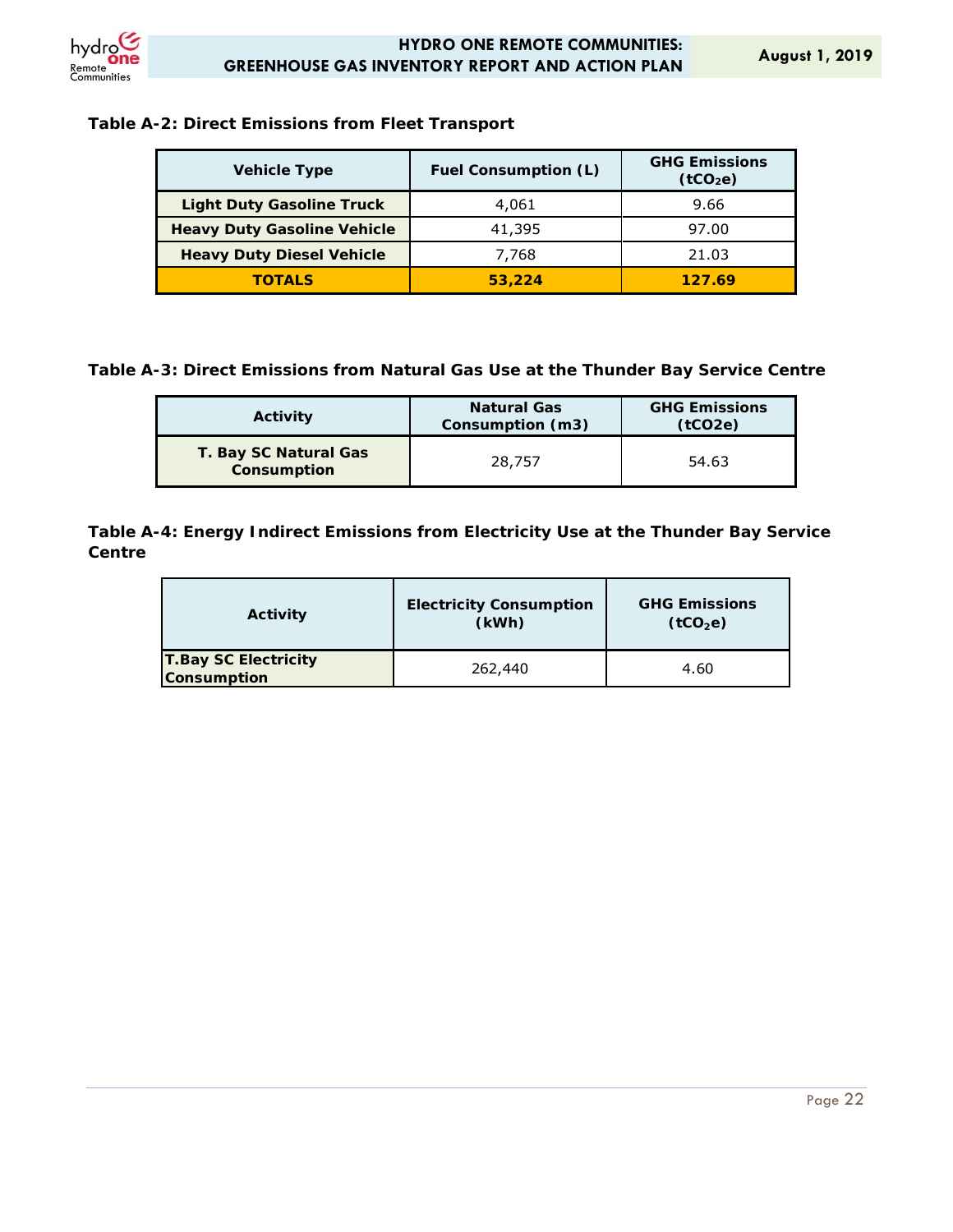

#### **Table A-5: Other Indirect Emissions – Fuel Transport by Road**

Note: Fuel deliveries by road to the six permanent road sites (i.e., Armstrong, Biscotasing, Gull Bay, Hillsport, Oba, and Sultan) all originate from Thunder Bay; whereas fly-in have their fuel delivered by winter ice road originating from Pickle Lake (if accessible any given season). Fort Severn is the only fly-in community that receives its diesel via winter ice road from Lundar, Manitoba.

| Location               | <b>Fuel Carriers</b> | <b>Fuel Delivery Origin</b> | <b>Vehicle Type</b>      | Distance from<br><b>Delivery Origin</b><br>(km) | <b>Delivery Trips</b><br>(Roundtrip) | <b>Roundtrip Distance</b><br>(km) | <b>Fuel Consumption</b><br>(L) | <b>GHG Emissions</b><br>(tCO <sub>2</sub> e) |
|------------------------|----------------------|-----------------------------|--------------------------|-------------------------------------------------|--------------------------------------|-----------------------------------|--------------------------------|----------------------------------------------|
| <b>Armstrong DGS</b>   | Wasaya               | Thunder Bay                 | Heavy Duty Diesel        | 253                                             | 28                                   | 14,168                            | 5,596                          | 15.15                                        |
| <b>Bearskin DGS</b>    | Cargo North          | Pickle Lake                 | Heavy Duty Diesel        | 423                                             | 14                                   | 11,844                            | 4,678                          | 12.67                                        |
| <b>Big Trout DGS</b>   | Wasaya               | Pickle Lake                 | Heavy Duty Diesel        | 636                                             | 43                                   | 54,696                            | 21,605                         | 58.49                                        |
| <b>Biscotasing DGS</b> | Wasaya               | Thunder Bay                 | Heavy Duty Diesel        | 741                                             | 10                                   | 14,820                            | 5,854                          | 15.85                                        |
| <b>Deer Lake DGS</b>   | Cargo North          | Red Lake                    | Heavy Duty Diesel        | 556                                             | 13                                   | 14,456                            | 5,710                          | 15.46                                        |
| <b>Fort Severn DGS</b> | Wasaya               | Lundar (Manitoba)           | Heavy Duty Diesel        | 1390                                            | 5.                                   | 13,900                            | 5,491                          | 14.86                                        |
| <b>Gull Bay DGS</b>    | Wasaya               | Thunder Bay                 | Heavy Duty Diesel        | 190                                             | 9                                    | 3,420                             | 1,351                          | 3.66                                         |
| <b>Hillsport DGS</b>   | Wasaya               | Thunder Bay                 | Heavy Duty Diesel        | 404                                             | 8                                    | 6,464                             | 2,553                          | 6.91                                         |
| Kasabonika DGS         | Wasaya               | Pickle Lake                 | Heavy Duty Diesel        | 556                                             | 39                                   | 43,368                            | 17,130                         | 46.38                                        |
| <b>Kingfisher DGS</b>  | Wasaya               | Pickle Lake                 | Heavy Duty Diesel        | 218                                             | 20                                   | 8,720                             | 3,444                          | 9.33                                         |
| <b>Lansdowne DGS</b>   | Cargo North          | Pickle Lake                 | Heavy Duty Diesel        | 200                                             | 14                                   | 5,600                             | 2,212                          | 5.99                                         |
| <b>Oba DGS</b>         | Wasaya               | Thunder Bay                 | Heavy Duty Diesel        | 563                                             | 5                                    | 5,630                             | 2,224                          | 6.02                                         |
| <b>Sachigo DGS</b>     | Cargo North          | Pickle Lake                 | Heavy Duty Diesel        | 419                                             | 13                                   | 10,894                            | 4,303                          | 11.65                                        |
| <b>Sandy Lake DGS</b>  | Wasaya               | Pickle Lake                 | <b>Heavy Duty Diesel</b> | 402                                             | 27                                   | 21,708                            | 8,575                          | 23.22                                        |
| <b>Sultan DGS</b>      | Wasaya               | Thunder Bay                 | Heavy Duty Diesel        | 662                                             | 14                                   | 18,536                            | 7,322                          | 19.82                                        |
| Wapekeka DGS           | Wasaya               | Pickle Lake                 | Heavy Duty Diesel        | 692                                             |                                      | 9,688                             | 3,827                          | 10.36                                        |
| <b>Weagamow DGS</b>    | Cargo North          | Pickle Lake                 | Heavy Duty Diesel        | 283                                             | 52                                   | 29,432                            | 11,626                         | 31.48                                        |
| <b>Webequie DGS</b>    | Cargo North          | Pickle Lake                 | Heavy Duty Diesel        | 303                                             |                                      | 3,030                             | 1,197                          | 3.24                                         |
| <b>TOTALS</b>          |                      |                             |                          |                                                 | 326                                  | 290,374                           | 114,698                        | 311                                          |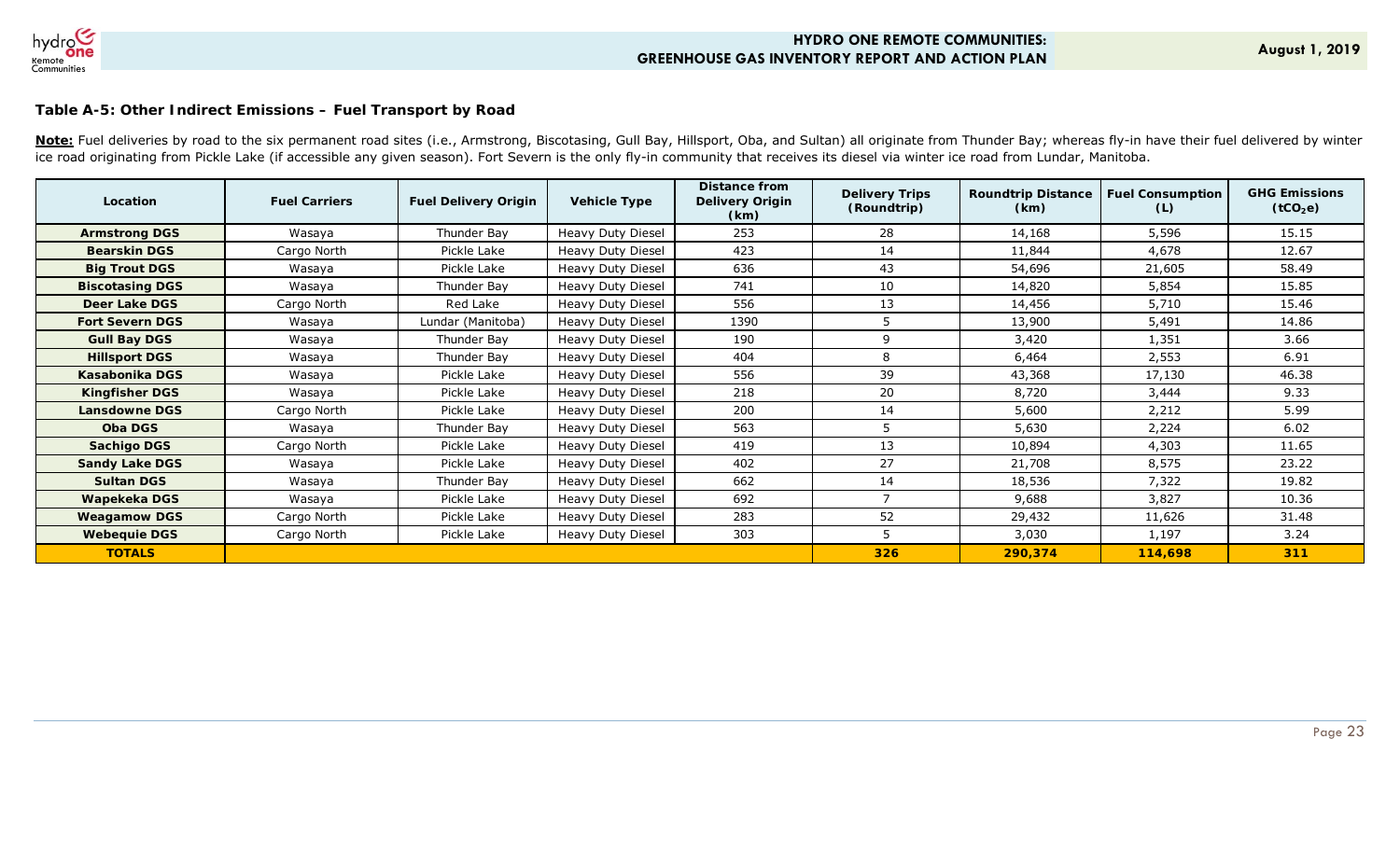

#### **Table A-6: Other Indirect Emissions – Fuel Transport by Air**

| Location                | <b>Fuel Carriers</b> | <b>Aircraft Type</b> | <b>Fuel Delivery</b><br>Origin | Distance from<br>Delivery Origin<br>(km) | <b>Delivery Trips</b><br>(Roundtrip) | <b>Roundtrip Distance</b><br>(km) | <b>Fuel Consumption</b><br>(L) | <b>GHG Emissions</b><br>(tCO <sub>2</sub> e) |
|-------------------------|----------------------|----------------------|--------------------------------|------------------------------------------|--------------------------------------|-----------------------------------|--------------------------------|----------------------------------------------|
| <b>Bearksin DGS</b>     | Cargo North          | Basler (DC3T)        | Pickle Lake                    | 286                                      | 21                                   | 12,029                            | 17,442                         | 122                                          |
| <b>Bearksin DGS</b>     | Wasaya               | Hawker HS 748        | Pickle Lake                    | 286                                      | 95                                   | 54,340                            | 150,522                        | 1,050                                        |
| <b>Big Trout DGS</b>    | Wasaya               | Hawker HS 748        | Pickle Lake                    | 265                                      | 205                                  | 108,849                           | 301,511                        | 2,102                                        |
| <b>Deer Lake DGS</b>    | Cargo North          | Basler (DC3T)        | Red Lake                       | 179                                      | 134                                  | 47,865                            | 69,404                         | 484                                          |
| <b>Fort Severn DGS</b>  | Wasaya               | Hawker HS 748        | Pickle Lake                    | 536                                      | 104                                  | 111,162                           | 307,919                        | 2,147                                        |
| Kasabonika DGS          | Wasaya               | Hawker HS 748        | Pickle Lake                    | 254                                      | 125                                  | 63,556                            | 176,049                        | 1,228                                        |
| <b>Kingfisher DGS</b>   | Wasaya               | Hawker HS 748        | Pickle Lake                    | 177                                      | 74                                   | 26,195                            | 72,559                         | 506                                          |
| <b>Lansdowne DGS</b>    | Cargo North          | Basler (DC3T)        | Pickle Lake                    | 179                                      | 80                                   | 28,576                            | 41,435                         | 289                                          |
| <b>Marten Falls DGS</b> | Wilderness North     | Air Tractor          | Nakina                         | 174                                      | 179                                  | 62,210                            | 64,450                         | 449                                          |
| <b>Sachigo DGS</b>      | Cargo North          | Basler (DC3T)        | Pickle Lake                    | 302                                      | 124                                  | 75,096                            | 108,889                        | 759                                          |
| <b>Sandy Lake DGS</b>   | Wasaya               | Hawker HS 748        | Red Lake                       | 224                                      | 398                                  | 178,016                           | 493,103                        | 3,438                                        |
| Wapekeka DGS            | Wasaya               | Hawker HS 748        | Pickle Lake                    | 270                                      | 144                                  | 77,850                            | 215,644                        | 1,504                                        |
| <b>Weagamow DGS</b>     | Cargo North          | Basler (DC3T)        | Pickle Lake                    | 183                                      | 10                                   | 3,669                             | 5,319                          | 37                                           |
| <b>Webequie DGS</b>     | Cargo North          | Basler (DC3T)        | Pickle Lake                    | 257                                      | 145                                  | 74,658                            | 108,254                        | 755                                          |
| <b>TOTALS</b>           |                      |                      |                                | 4,193                                    | 1,838                                | 924,068                           | 2,132,500                      | 14,870                                       |

**Notes**: Marten Falls also known as Ogoki Post; Wapekeka also known as Angling Lake; Weagamow also known as Round Lake

### **Table** *A-7:* **Other Indirect Emissions – Staff Transport by Air**

| <b>Aircrafty Type</b>     | <b>Aircraft Model</b> | <b>Annual Distance</b><br>(km) | Fuel<br>Consumption (L) | <b>GHG Emissions</b><br>(tCO <sub>2</sub> e) |
|---------------------------|-----------------------|--------------------------------|-------------------------|----------------------------------------------|
| <b>AirBravo Airlines</b>  | Pilatus PC-12         | 644,083                        | 334,923                 | 2,335                                        |
| <b>Wasaya Airlines</b>    | Pilatus PC-12         | 305,889                        | 201,886                 | 1,408                                        |
| <b>NorthStar Airlines</b> | Pilatus PC-12         | 192,660                        | 105,963                 | 739                                          |
| <b>TOTALS</b>             |                       | 1,142,631                      | 642.773                 | 4,482                                        |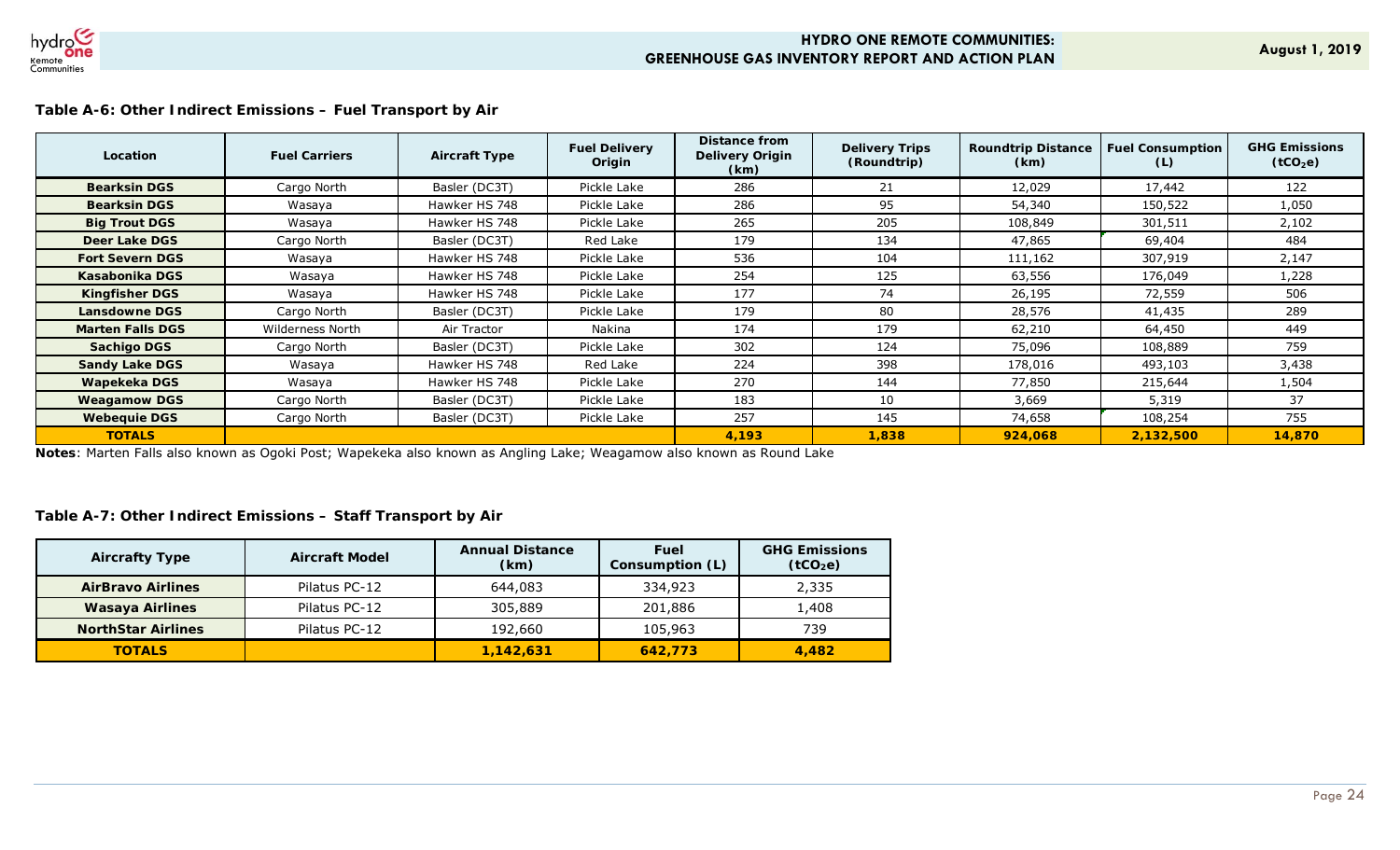

**August 1, 2019**

### **Table A-8: Renewable Energy Technology (RET) Generation**

|                              | Deer Lake DGS<br>Hydel (kWH) | <b>Sultan Hydel</b><br>(kWh) | <b>Big Trout</b><br><b>Wind Turbine</b><br>(kWh) | Kasabonika Wind Turbine<br>(kWh) | <b>Total RET</b><br>Generation (kWh) |  |
|------------------------------|------------------------------|------------------------------|--------------------------------------------------|----------------------------------|--------------------------------------|--|
| Generation (kWh)             | .702,306                     |                              | 13,362                                           | 7.510                            | 1,723,178                            |  |
| <b>Fuel Savings (L)</b>      | 469.742                      |                              |                                                  |                                  |                                      |  |
| <b>GHG Reduction (tCO2e)</b> | 1,319                        |                              |                                                  |                                  |                                      |  |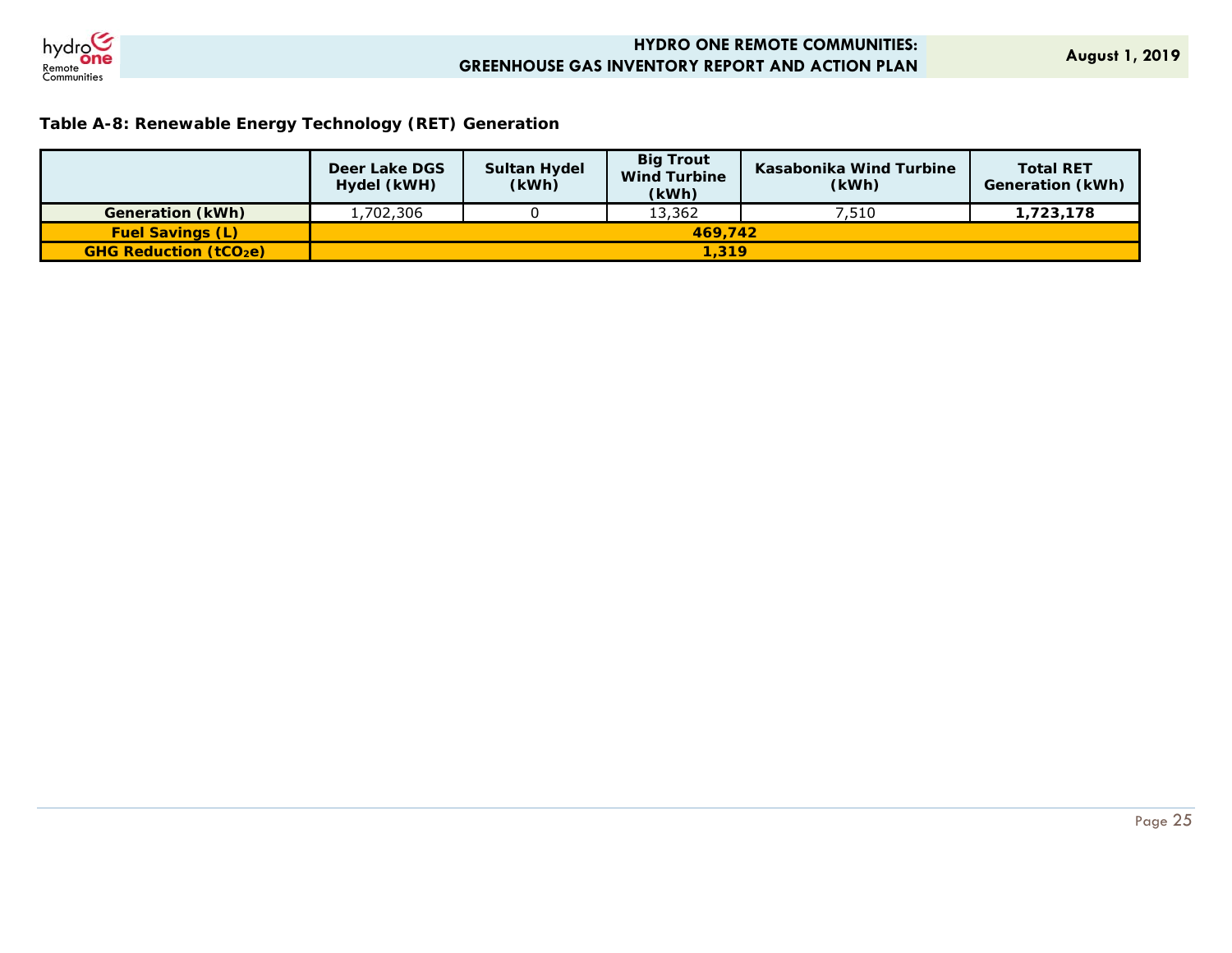

| Community                     | <b>Project Description</b>      | Generation<br>Capacity (kW) | <b>Connection Date</b> |  |  |
|-------------------------------|---------------------------------|-----------------------------|------------------------|--|--|
| Armstrong                     | MNR RET                         | 20                          | 2015                   |  |  |
| <b>Bearskin</b>               | School                          | 21                          | 2016                   |  |  |
| <b>Deer Lake</b>              | School                          | 120                         | 2014                   |  |  |
|                               | 4 Bay Garage                    | 22                          | 2014                   |  |  |
| <b>Fort Severn</b>            | Roof Tops                       | 40                          | 2016                   |  |  |
| Kasabonika                    | <b>Water Treatment</b><br>Plant | 12                          | 2014                   |  |  |
| <b>Kingfisher</b>             | <b>Water Treatment</b><br>Plant | 10                          | 2014                   |  |  |
|                               | Store Roof                      | 14                          | 2016                   |  |  |
| Sachigo                       | <b>Water Treatment</b><br>Plant | 15                          | 2016                   |  |  |
| Wapekeka                      | <b>Water Treatment</b><br>Plant | 18                          | 2014                   |  |  |
| Weagamow                      | <b>Water Treatment</b><br>Plant | 17.5                        | 2016                   |  |  |
| Webequie                      | <b>Water Treatment</b><br>Plant | 9                           | 2016                   |  |  |
| <b>TOTALS</b>                 |                                 | 318.5                       |                        |  |  |
| <b>Total Generation (kWh)</b> | 254,800                         |                             |                        |  |  |
| <b>Fuel Savings (L)</b>       | 69,459                          |                             |                        |  |  |
| <b>GHG Reduction (tCO2e)</b>  | 195                             |                             |                        |  |  |

### **Table A-9: Renewable Energy Innovation Diesel Emission Reduction (REINDEER) Program**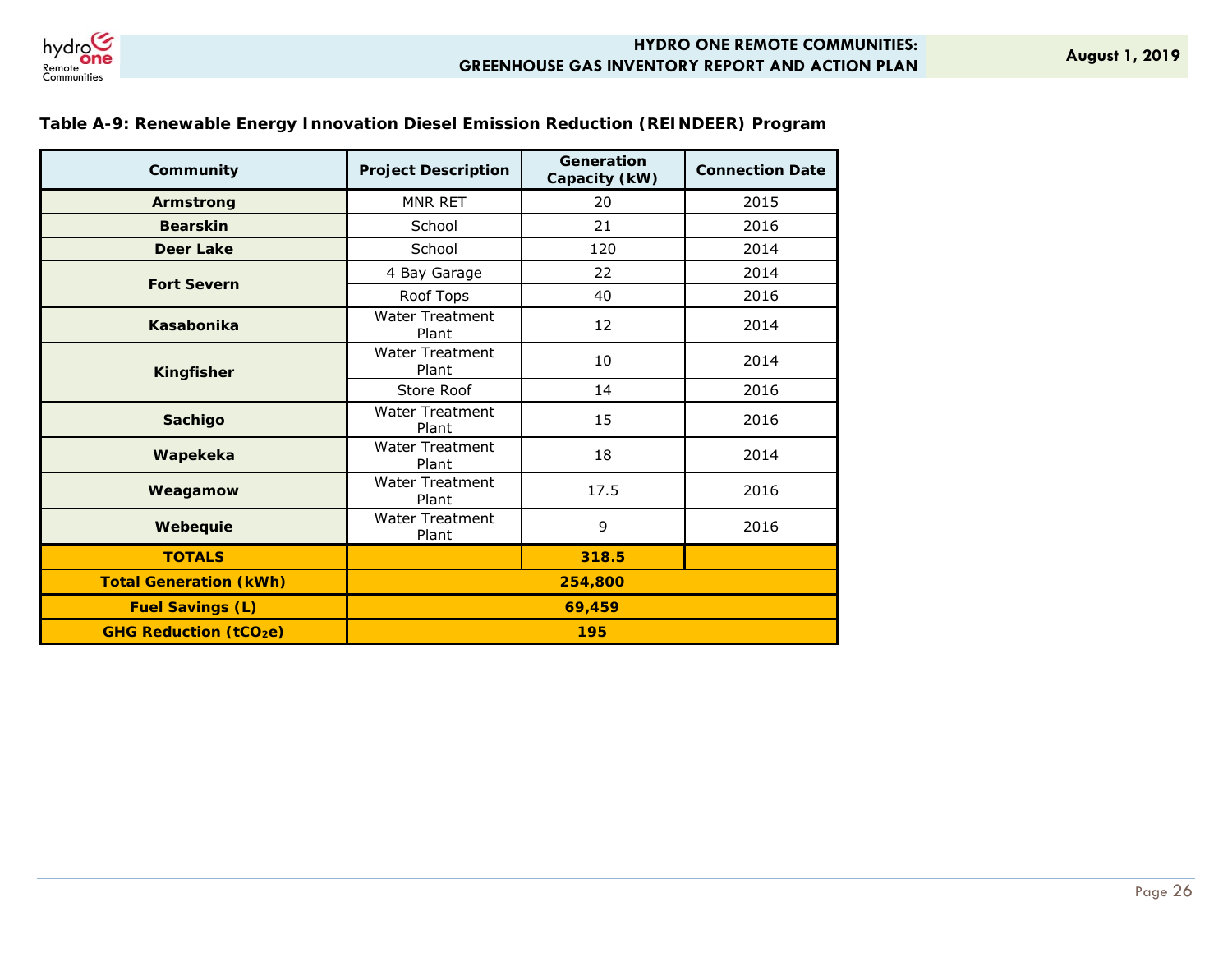

## **APPENDIX B: EMISSION FACTORS & GLOBAL WARMING POTENTIALS**

## **Global Warming Potentials**

Table B-1 summarizes the global warming potential values used for calculating Remotes' carbon dioxide equivalent (CO2e) emissions.

#### **Table B-1: Global Warming Potentials**

| Greenhouse Gas  | <b>Global Warming</b><br><b>Potential (GWP)</b> | <b>Source</b>                                               |
|-----------------|-------------------------------------------------|-------------------------------------------------------------|
| CO <sub>2</sub> |                                                 | O. Reg. 452/09 Greenhouse Gas Emissions Reporting (Table 1) |
| CH4             |                                                 | O. Reg. 452/09 Greenhouse Gas Emissions Reporting (Table 1) |
| $N2$ O          | 310                                             | O. Reg. 452/09 Greenhouse Gas Emissions Reporting (Table 1) |

### **Emission Factors**

Table B-2 summarizes the emission factors used for calculating Remotes' GHG emissions.

#### **Table B-2: Emission Factors**

| <b>Electricity Generation</b> | <b>Emission Factor</b> | Unit | tCO <sub>2e</sub><br>Factor | Source                                                                                                                                                           |
|-------------------------------|------------------------|------|-----------------------------|------------------------------------------------------------------------------------------------------------------------------------------------------------------|
| Diesel CO <sub>2</sub>        | 2681                   | q/L  |                             | Canada's National Inventory Report, 1990-2017, Part 2, Annex 6, Table A6-4:<br>Emission Factors for Refined Petroleum Products (Diesel - Refineries and Others)  |
| Diesel $CH4$                  | 0.133                  | q/L  | 0.00281                     | Canada's National Inventory Report, 1990-2017, Part 2, Annex 6, Table A6-4:<br>[Emission Factors for Refined Petroleum Products (Diesel - Refineries and Others) |
| Diesel $N_2O$                 | 0.4                    | q/L  |                             | Canada's National Inventory Report, 1990-2017, Part 2, Annex 6, Table A6-4:<br>Emission Factors for Refined Petroleum Products (Diesel - Refineries and Others)  |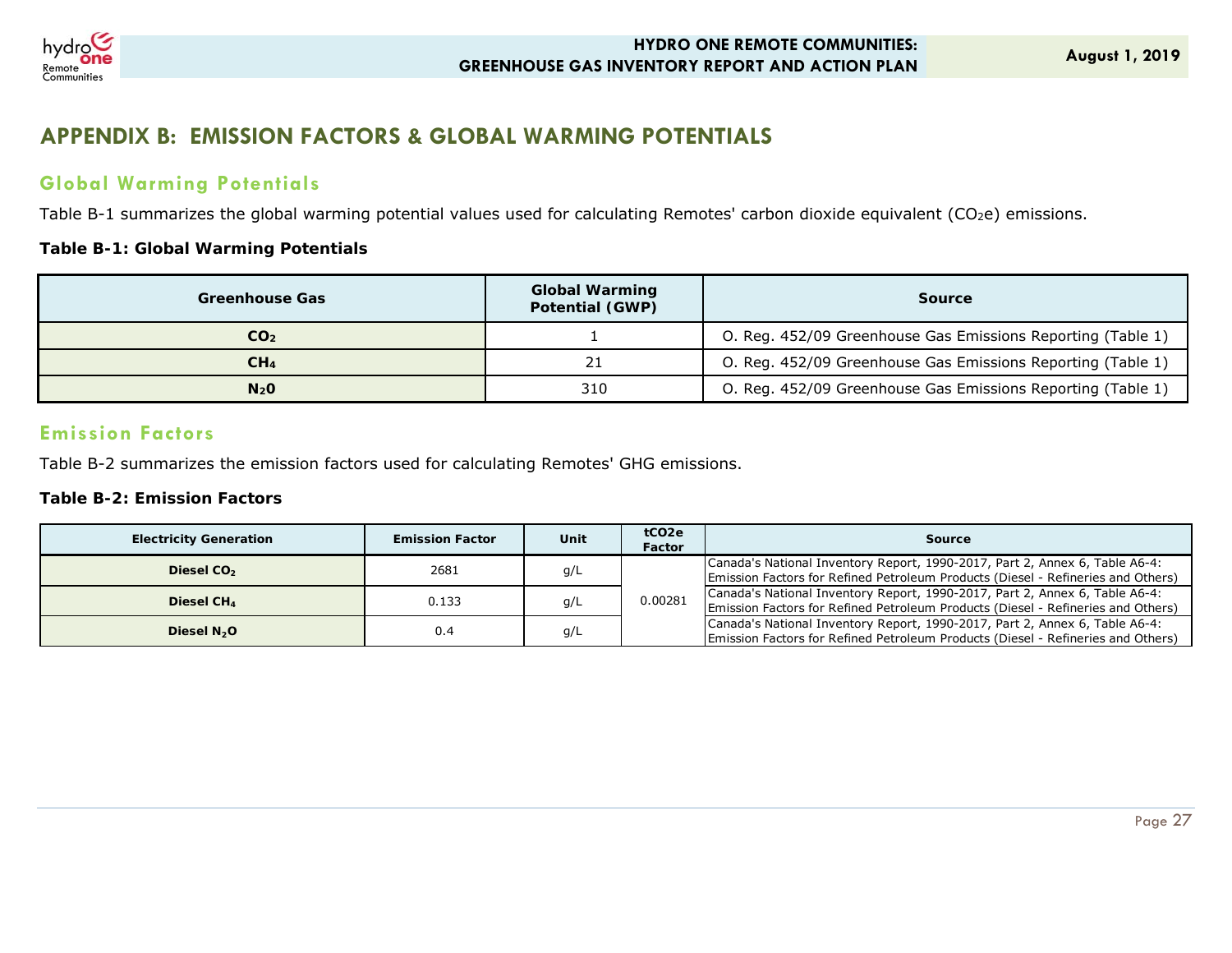

**August 1, 2019**

| <b>Fleet Transport (Road)</b>                                        | <b>Emission Factor</b> | Unit | tCO <sub>2e</sub><br>Factor | Source                                                                                                                                       |
|----------------------------------------------------------------------|------------------------|------|-----------------------------|----------------------------------------------------------------------------------------------------------------------------------------------|
| Light Duty Gasoline Vehicle (Oxidation Catalyst)<br>CO <sub>2</sub>  | 2307                   | q/L  |                             | Canada's National Inventory Report, 1990-2017, Part 2, Annex 6, Table A6-13:<br>Emission Factors for Energy Mobile Combustion Sources        |
| Light Duty Gasoline Vehicle (Oxidation Catalyst)<br>CH <sub>A</sub>  | 0.52                   | q/L  | 0.00238                     | Canada's National Inventory Report, 1990-2017, Part 2, Annex 6, Table A6-13:<br><b>Emission Factors for Energy Mobile Combustion Sources</b> |
| Light Duty Gasoline Vehicle (Oxidation Catalyst)<br>N <sub>2</sub> O | 0.2                    | q/L  |                             | Canada's National Inventory Report, 1990-2017, Part 2, Annex 6, Table A6-13:<br><b>Emission Factors for Energy Mobile Combustion Sources</b> |
| Light Duty Gasoline Truck (Oxidation Catalyst)<br>CO <sub>2</sub>    | 2307                   | q/L  |                             | Canada's National Inventory Report, 1990-2017, Part 2, Annex 6, Table A6-13:<br>Emission Factors for Energy Mobile Combustion Sources        |
| Light Duty Gasoline Truck (Oxidation Catalyst)<br>CH <sub>A</sub>    | 0.43                   | q/L  | 0.00238                     | Canada's National Inventory Report, 1990-2017, Part 2, Annex 6, Table A6-13:<br><b>Emission Factors for Energy Mobile Combustion Sources</b> |
| Light Duty Gasoline Truck (Oxidation Catalyst)<br>N <sub>2</sub> O   | 0.2                    | q/L  |                             | Canada's National Inventory Report, 1990-2017, Part 2, Annex 6, Table A6-13:<br>Emission Factors for Energy Mobile Combustion Sources        |
| Heavy Duty Gasoline Vehicle (Uncontrolled) CO <sub>2</sub>           | 2307                   | q/L  |                             | Canada's National Inventory Report, 1990-2017, Part 2, Annex 6, Table A6-13:<br>Emission Factors for Energy Mobile Combustion Sources        |
| Heavy Duty Gasoline Vehicle (Uncontrolled) CH <sub>4</sub>           | 0.49                   | q/L  | 0.00234                     | Canada's National Inventory Report, 1990-2017, Part 2, Annex 6, Table A6-13:<br><b>Emission Factors for Energy Mobile Combustion Sources</b> |
| Heavy Duty Gasoline Vehicle (Uncontrolled) N <sub>2</sub> O          | 0.084                  | q/L  |                             | Canada's National Inventory Report, 1990-2017, Part 2, Annex 6, Table A6-13:<br>Emission Factors for Energy Mobile Combustion Sources        |
| Heavy Duty Diesel Vehicle (Uncontrolled) CO <sub>2</sub>             | 2681                   | q/L  |                             | Canada's National Inventory Report, 1990-2017, Part 2, Annex 6, Table A6-13:<br>Emission Factors for Energy Mobile Combustion Sources        |
| Heavy Duty Diesel Vehicle (Uncontrolled) CH <sub>4</sub>             | 0.15                   | g/L  | 0.00271                     | Canada's National Inventory Report, 1990-2017, Part 2, Annex 6, Table A6-13:<br><b>Emission Factors for Energy Mobile Combustion Sources</b> |
| Heavy Duty Diesel Vehicle (Uncontrolled) N <sub>2</sub> O            | 0.075                  | q/L  |                             | Canada's National Inventory Report, 1990-2017, Part 2, Annex 6, Table A6-13:<br>Emission Factors for Energy Mobile Combustion Sources        |
| <b>Heavy Duty Diesel Vehicle Average Fuel</b><br>Economy             | 0.395                  | L/km |                             | Natural Resources Canada: Fuel Efficiency Benchmarking in Canada's Trucking<br>Industry                                                      |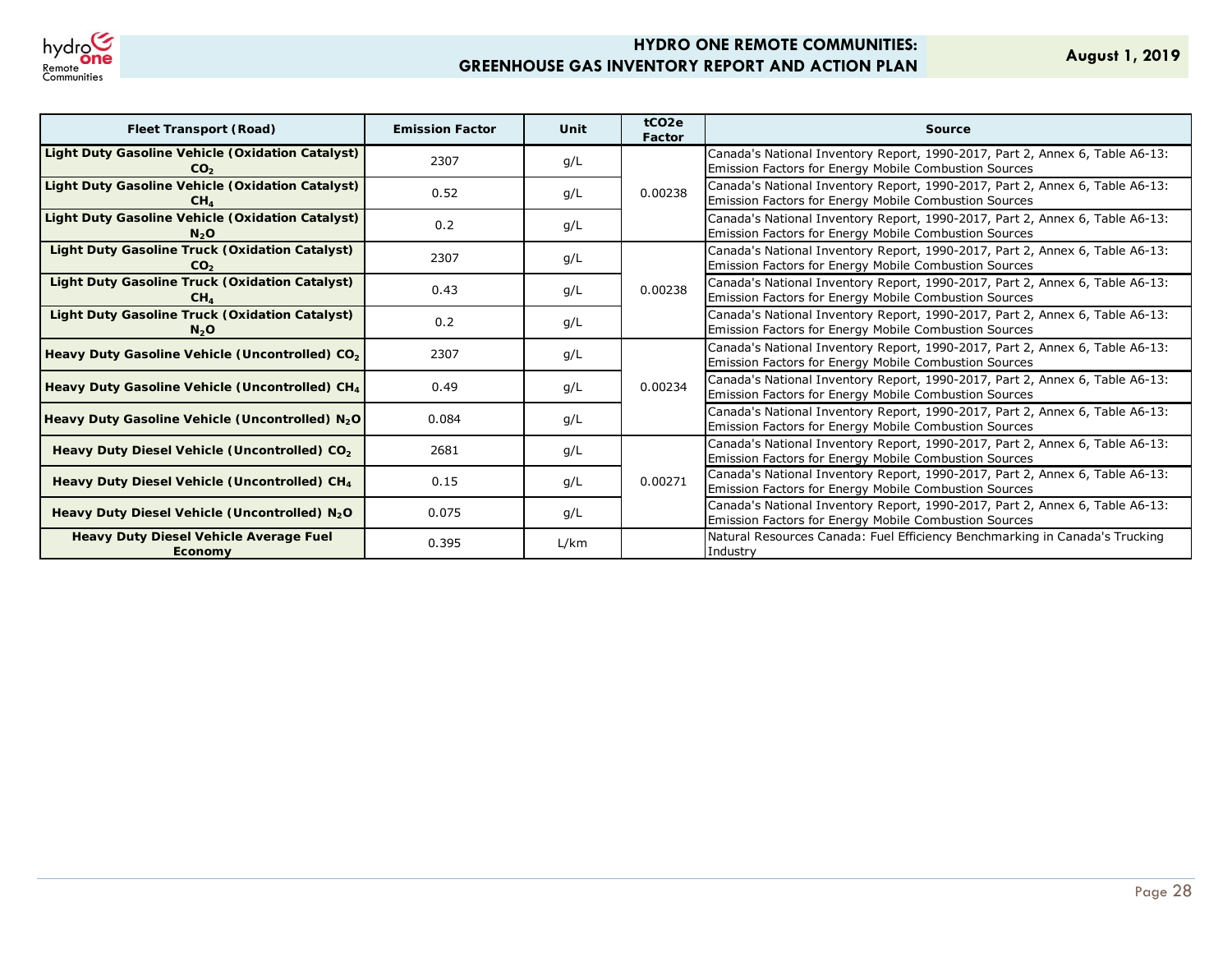

**August 1, 2019**

| <b>Natural Gas Consumption</b>                         | <b>Emission Factor</b> | Unit                    | tCO <sub>2e</sub><br>Factor | <b>Source</b>                                                                                                                                |
|--------------------------------------------------------|------------------------|-------------------------|-----------------------------|----------------------------------------------------------------------------------------------------------------------------------------------|
| Natural Gas CO <sub>2</sub>                            | 1888                   | $g/m^3$                 |                             | Canada's National Inventory Report, 1990-2017, Part 2, Annex 6, Table A6-1:<br>CO2 Emission Factors for Natural Gas (Ontario)                |
| Natural Gas CH4                                        | 0.037                  | $g/m^3$                 | 0.00190                     | Canada's National Inventory Report, 1990-2017, Part 2, Annex 6, Table A6-2:<br>CH4 and N2O Emission Factors for Natural Gas (Commercial)     |
| <b>Natural Gas N<sub>2</sub>O</b>                      | 0.035                  | $g/m^3$                 |                             | Canada's National Inventory Report, 1990-2017, Part 2, Annex 6, Table A6-2:<br>CH4 and N2O Emission Factors for Natural Gas (Commercial)     |
| <b>Electricity Consumption</b>                         | <b>Emission Factor</b> | Unit                    | tCO <sub>2e</sub><br>Factor | <b>Source</b>                                                                                                                                |
| Electricity Generation Intensity CO <sub>2</sub>       | 17                     | g $CO2e/kWh$            |                             | Canada's National Inventory Report, 1990-2017, Part 3, Annex 13, Table A13-7:<br>Electricity Generation and GHG Emission Details for Ontario |
| Electricity Generation Intensity CH4                   | 0.01                   | g CO <sub>2</sub> e/kWh | 0.00002                     | Canada's National Inventory Report, 1990-2017, Part 3, Annex 13, Table A13-7:<br>Electricity Generation and GHG Emission Details for Ontario |
| <b>Electricity Generation Intensity NO<sub>2</sub></b> | 0.001                  | g CO <sub>2</sub> e/kWh |                             | Canada's National Inventory Report, 1990-2017, Part 3, Annex 13, Table A13-7:<br>Electricity Generation and GHG Emission Details for Ontario |
| <b>Fuel Transport (Air)</b>                            | <b>Emission Factor</b> | Unit                    | tCO <sub>2e</sub><br>Factor | <b>Source</b>                                                                                                                                |
| <b>Aviation Turbo Fuel CO<sub>2</sub></b>              | 2560                   | g/L                     |                             | Canada's National Inventory Report, 1990-2017, Part 2, Annex 6, Table A6-13:<br>Emission Factors for Energy Mobile Combustion Sources        |
| <b>Aviation Turbo Fuel CH4</b>                         | 0.029                  | q/L                     | 0.00697                     | Canada's National Inventory Report, 1990-2017, Part 2, Annex 6, Table A6-13:<br>Emission Factors for Energy Mobile Combustion Sources        |
| Aviation Turbo Fuel N <sub>2</sub> 0                   | 0.071                  | q/L                     |                             | Canada's National Inventory Report, 1990-2017, Part 2, Annex 6, Table A6-13:<br>Emission Factors for Energy Mobile Combustion Sources        |
| Calm Air - ATR72                                       | 1.733                  | L/km                    |                             | Average fuel economy provided by Calm Air                                                                                                    |
| Wasaya - Hawker Siddeleys HS 748                       | 2.77                   | L/km                    |                             | Average fuel economy provided by Wasaya Airlines                                                                                             |
| <b>Wilderness North - Air Tractor</b>                  | 1.036                  | L/km                    |                             | Average fuel economy provided by Wilderness North                                                                                            |
| Cargo North - Basler (DC3T)                            | 1.45                   | L/km                    |                             | Average fuel economy provided by Cargo North                                                                                                 |
| Radiative Forcing Index (RFI) value                    | 2.7                    |                         |                             | Intergovernmental Panel on Climate Change (IPCC) Special Reports: Aviation and<br>the Global Atmosphere, Chapter 6.6.5                       |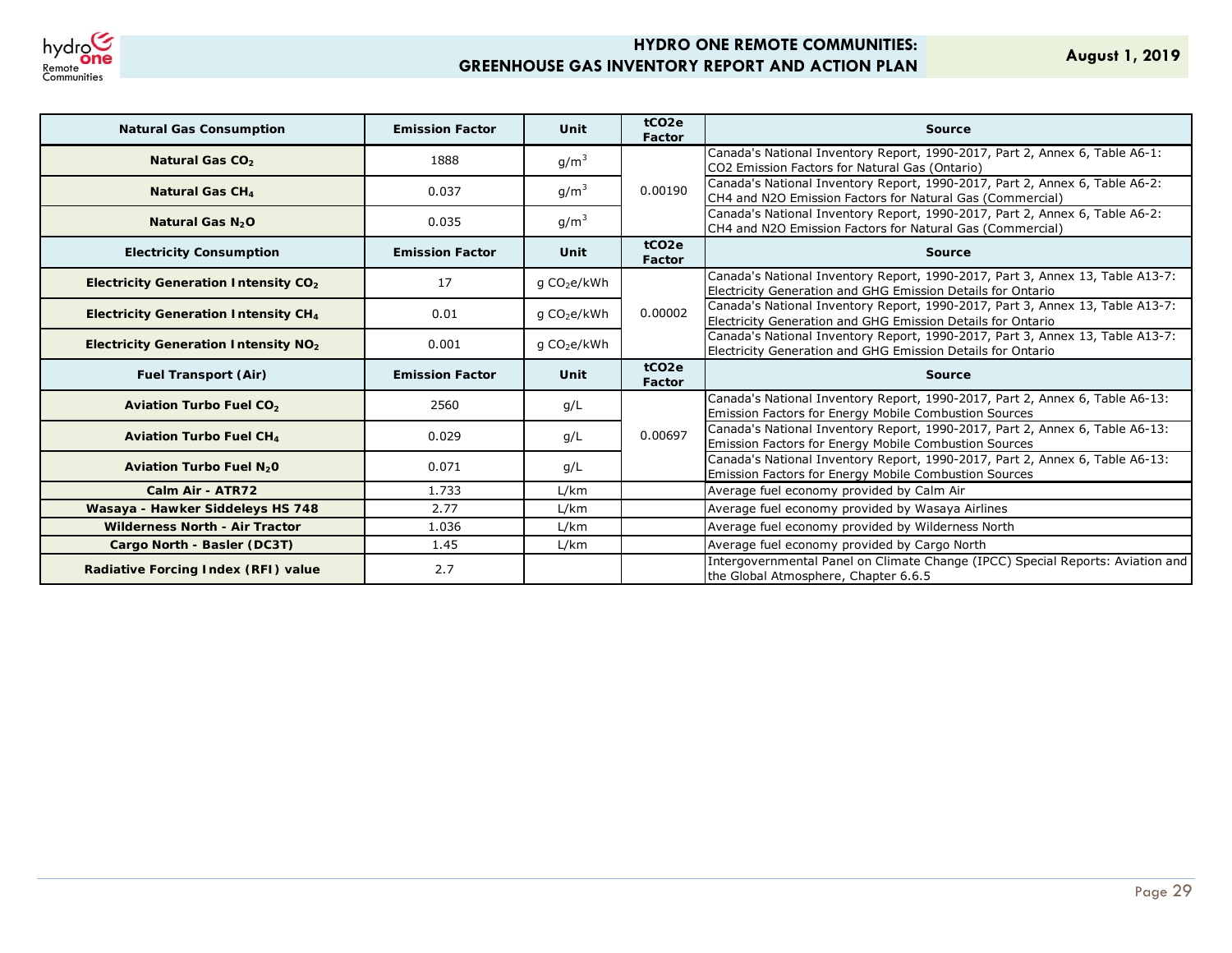

**August 1, 2019**

| <b>Staff Transport (Air)</b>      | <b>Emission</b><br><b>Factor</b> | Unit     | <b>Source</b>                                                              |
|-----------------------------------|----------------------------------|----------|----------------------------------------------------------------------------|
| Air Bravo - Pilatus PC-12         | 0.52                             | L/km     | Actual average fuel economy for the Pilatus PC-12 provided from Air Bravo  |
| Wasaya - Pilatus PC-12            | 0.66                             | L/km     | Actual average fuel economy for the Pilatus PC-12 provided from Wasaya     |
| <b>North Star - Pilatus PC-12</b> | 0.55                             | L/km     | Actual average fuel economy for the Pilatus PC-12 provided from North Star |
| <b>Other Factors</b>              | Factor                           | Unit     | <b>Source</b>                                                              |
| Mile to Kilometer                 | 1.609                            | km/mile  | www.convertunits.com                                                       |
| <b>kW to kWh Conversion</b>       | 800                              | kWh / kW | Remotes estimate based on pilot data from Deer Lake solar project          |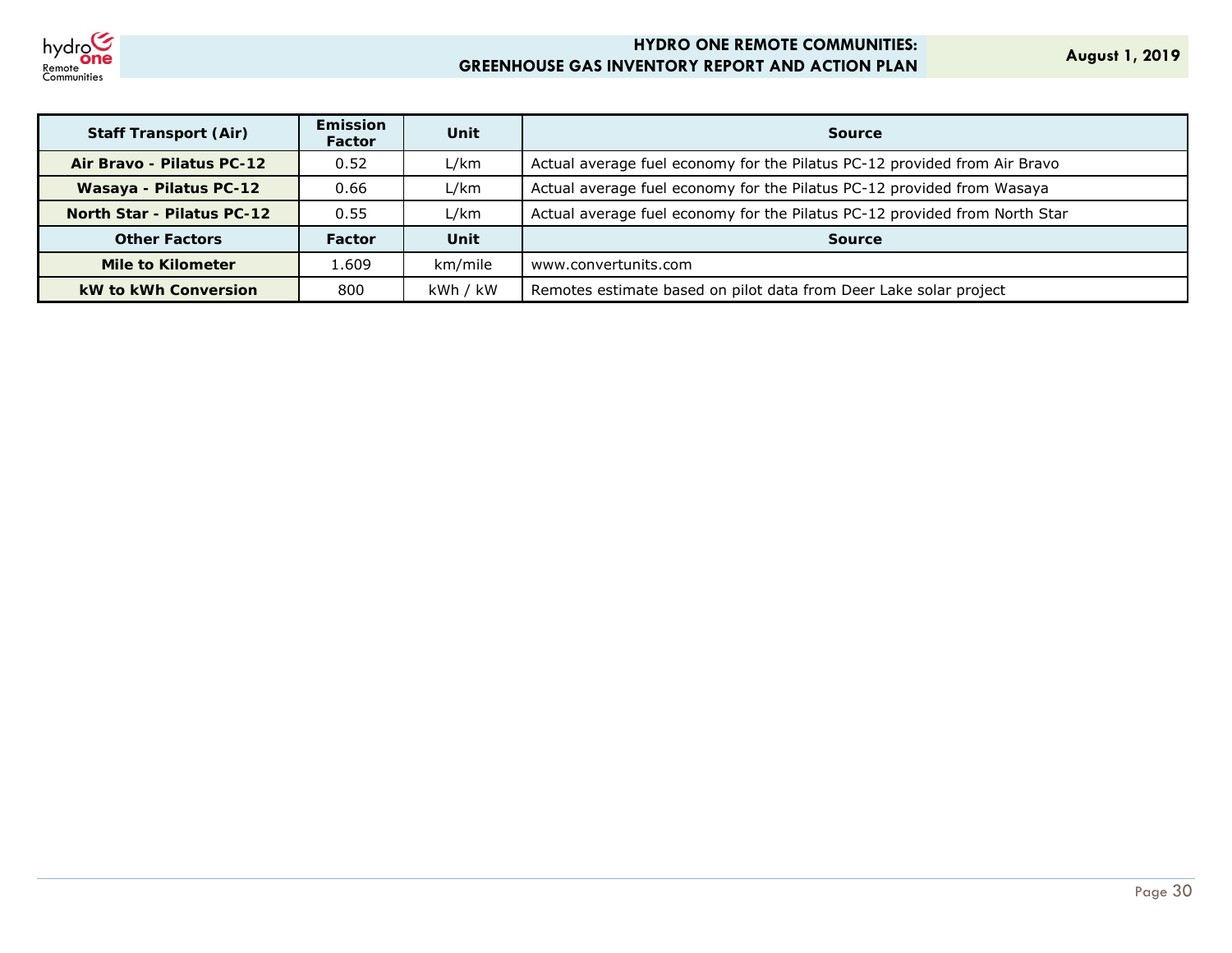

## **APPENDIX C: STANDARD REPORTING DECLARATION**

Table C-1 provides a summary of the reporting information required by CAN/CSA-ISO Standard 14064-1-06.

#### **Table C-1: Reporting Information**

| No. | <b>CSA Reporting Requirement</b>                                                                                                                                    | <b>Declaration</b>                                                                                                                                                                                                                                                                                   |
|-----|---------------------------------------------------------------------------------------------------------------------------------------------------------------------|------------------------------------------------------------------------------------------------------------------------------------------------------------------------------------------------------------------------------------------------------------------------------------------------------|
| A   | Description of the reporting organization                                                                                                                           | See section "2 Organizational Profile"                                                                                                                                                                                                                                                               |
| B   | Person responsible                                                                                                                                                  | Lori Rice, EHS Coordinator, Hydro One Remote<br>Communities Inc.<br>Tel: 807-474-2829<br>Email: Lori.Rice@HydroOne.com                                                                                                                                                                               |
| C   | Reporting period covered                                                                                                                                            | January $1^{st}$ , 2018 to December 31st, 2018                                                                                                                                                                                                                                                       |
| D   | Documentation of organizational<br>boundary.                                                                                                                        | Financial and operational control approaches                                                                                                                                                                                                                                                         |
| E   | Direct GHG emissions, quantified<br>separately for each GHG, in tonnes of<br>CO <sub>2</sub> e.                                                                     | See "Appendix A: GHG Inventory"                                                                                                                                                                                                                                                                      |
| F   | A description of how CO <sub>2</sub> emissions from<br>the combustion of biomass are treated in<br>the GHG inventory.                                               | Currently, the Renewable Fuels Regulations require<br>petroleum producers and importers to have an average 2%<br>renewable fuel content in diesel fuel, the effects of which<br>have not been measured in this report.                                                                               |
| G   | If quantified, GHG removals, quantified in<br>tonnes of CO <sub>2</sub> e.                                                                                          | Not applicable to this inventory                                                                                                                                                                                                                                                                     |
| н   | Explanation for the exclusion of any GHG<br>sources or sinks from quantifications.                                                                                  | Due to measurement difficulties, this inventory excludes<br>fuel transport emissions for fuel delivered by barge,<br>employee commuting to Thunder Bay SC, as well as the<br>leakage of refrigerant from air conditioners and other<br>equipment.<br>GHG sinks are not applicable to this inventory. |
| I   | Energy indirect GHG emissions associated<br>with the generation of imported<br>electricity, heat or steam, quantified<br>separately in tonnes of CO <sub>2</sub> e. | See "Appendix A: GHG Inventory"                                                                                                                                                                                                                                                                      |
| J   | The historical base year selected and the<br>base-year GHG inventory.                                                                                               | See section "3.3 Historical Emissions"                                                                                                                                                                                                                                                               |